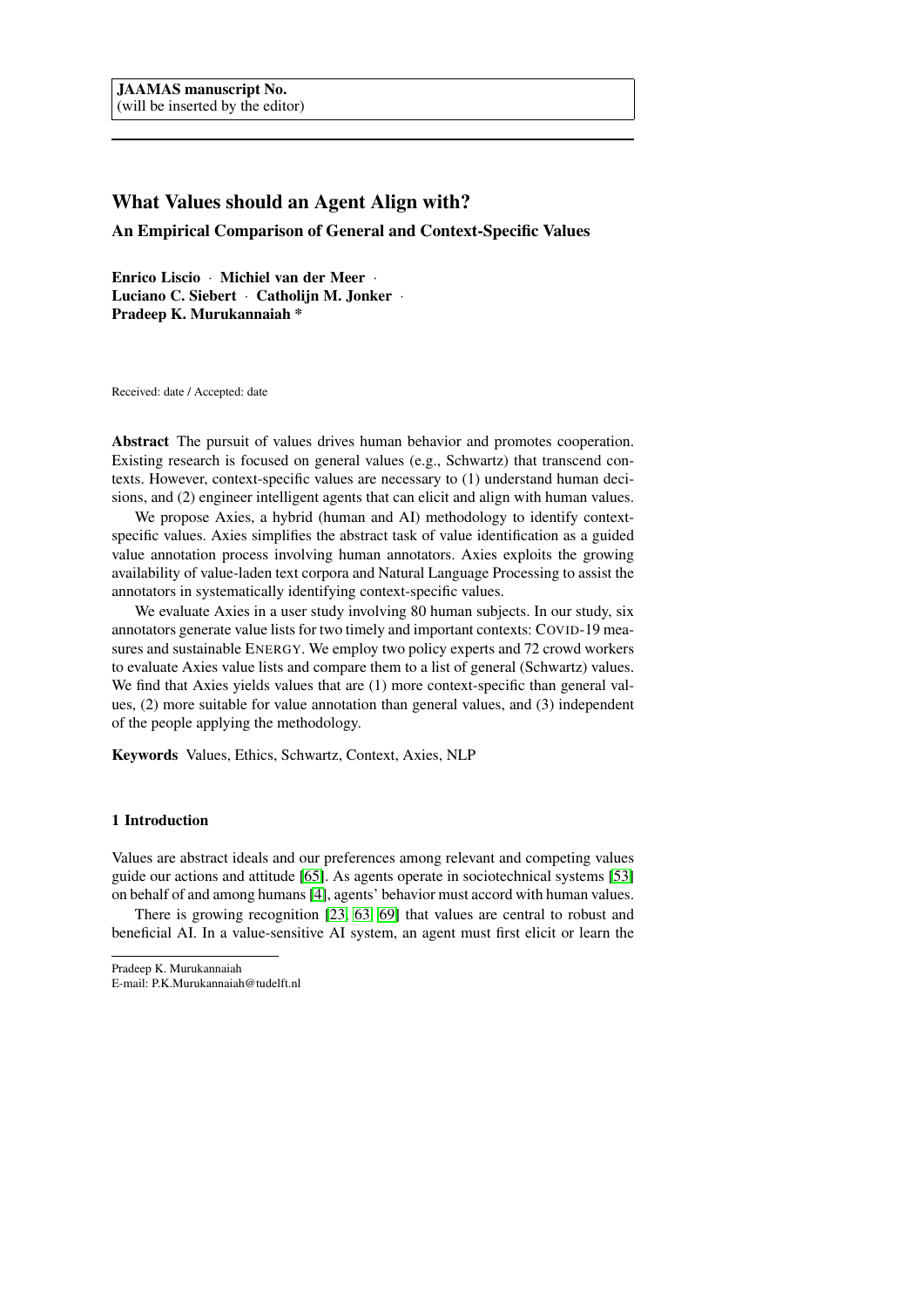value preferences of the stakeholders [\[7,](#page-29-1) [68\]](#page-34-3). Then, the agent can reason about aligning its actions with the values of the stakeholders [\[3,](#page-29-2) [12,](#page-29-3) [14,](#page-30-1) [44\]](#page-32-0). However, a crucial question that must be answered before these steps is:

#### What values should an agent elicit, learn, or align with?

Several lists of *general values* have been proposed by ethicists [\[61,](#page-33-1) [65\]](#page-34-0), political scientists [\[27\]](#page-31-0), designers [\[22\]](#page-30-2), and, recently, computer scientists [\[79\]](#page-35-0). These value lists aim to be applicable, broadly, across cultures and contexts. However, researchers recognize that not all values are relevant to all contexts [\[37,](#page-31-1) [57,](#page-33-2) [65\]](#page-34-0). Further, an individual's preferences over general values may not be consistent across contexts [\[16\]](#page-30-3). That is, how we perceive and prioritize values is context dependent. For instance, one might value freedom over safety in general, but prioritize safety over freedom in the context of a global pandemic.

We define a *context-specific value* as a value that is applicable and defined specifically within a context. For example, in the context of information sharing on SOCIAL MEDIA, privacy is an applicable value, but physical health is likely not (unless we are talking about the health effects of COMPUTER USE, which is another context). Further, privacy can be interpreted as intruding one's solitude, or control on information collection, processing, and dissemination [\[70\]](#page-34-4). Thus, privacy defined as one's ability to control the extent to which her information is collected, processed, and disseminated is a value specific to the context of SOCIAL MEDIA.

General values give insight into the broad behavioral tendencies of humans, such as openness to immigration and political activism [\[15\]](#page-30-4). However, for concrete applications, values must be situated within a context. Consider, for example, the task of value elicitation [\[37\]](#page-31-1)—identifying individuals' preferences over competing values for the purpose of decision making on GREEN ENERGY TRANSITION. Given this concrete task, we can elicit concerned users' preferences between two context-specific values such as landscape preservation and energy independence or between two general values such as security and self-direction. We conjecture that the choice between the context-specific values is both easier for laypeople to express and more insightful for decision makers than the choice between the general values.

Other applications, where context-specific values can be beneficial, include: (1) communicating values to stakeholders [\[78\]](#page-35-1), (2) translating values into design requirements [\[57,](#page-33-2) [76\]](#page-34-5), (3) reasoning about conflicting values [\[3,](#page-29-2) [52\]](#page-33-3), (4) synthesizing normative systems based on values [\[46,](#page-32-1) [66,](#page-34-6) [74\]](#page-34-7), (5) investigating how values influence trust in agents [\[10,](#page-29-4) [43\]](#page-32-2), and (6) verifying value adherence of an AI system [\[75\]](#page-34-8).

How can we identify values specific to a context? Since values are (high-level) cognitive abstractions, human intelligence is necessary to conceptualize a value and reason about its relevance to a context. However, thinking about values is challenging even for humans [\[37,](#page-31-1) [57\]](#page-33-2). Thus, we need to systematically guide and assist humans in the process of identifying context-specific values.

We propose Axies (from the Greek word  $\alpha \xi$ *iες*, meaning *values*), a hybrid (human and AI) methodology to engage humans in identifying context-specific values and support the process via Natural Language Processing (NLP) techniques. A key idea behind Axies is to simplify the abstract task of value identification to a concrete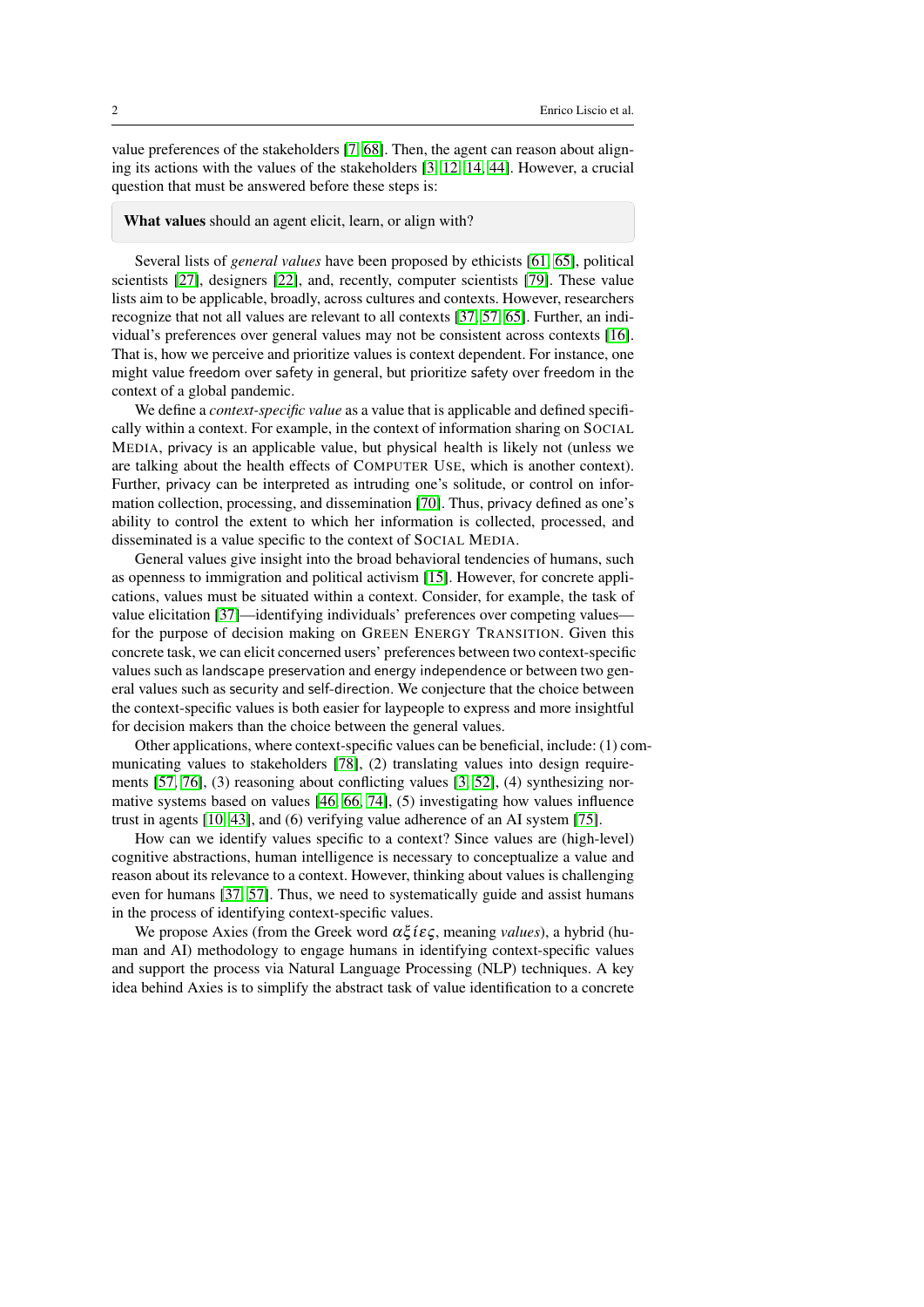task of value annotation given a (textual) value-laden opinion. With this approach, Axies enables human annotators to (1) learn about a context by exploring opinions about the context, and (2) think about values one opinion at a time.

There is a growing availability of value-laden opinions for many contexts on the Web, e.g., on discussion forums, tweets, and blogs. For example, Figure [1](#page-2-0) shows examples of value-laden opinions on a Reddit discussion forum. By showing this opinion, Axies triggers a value annotator to think about the values of freedom and health in the context of COVID-19 measures. Value-laden opinions can also be collected by explicitly consulting a target population, e.g., [\[50\]](#page-32-3).

<span id="page-2-0"></span>

Fig. 1: Example value-laden opinions on a [Reddit](https://www.reddit.com/r/CoronavirusUK/comments/iisk44/demonstrators_rally_in_london_to_protest_against/) forum

Annotating a large opinion corpus is a significant effort. Axies distributes this task among a small group of annotators. Inspired by traditional coding methods such as the grounded theory method [\[25\]](#page-30-5), the annotators engage in both divergent and convergent thinking by individually exploring the opinion corpus and collaboratively consolidating a value list. Axies employs an active learning strategy [\[8\]](#page-29-5) to control the order in which opinions are shown to the annotators to reduce the annotation effort.

We conduct three experiments, involving 80 human subjects, to answer five research questions. Our experiments evaluate the characteristics of Axies values (i.e., values generated via Axies) and compare those with general (Schwartz) values [\[65\]](#page-34-0).

#### Specificity Are Axies values more *context-specific* than general values?

Comprehensibility Are Axies values easier to *comprehend* than general values? Consistency Does Axies yield a *consistent* set of values, independent of the people applying the methodology?

Relationship How do Axies values *relate* to general values?

Application Are Axies values easier to *apply* than general values in the opinion annotation task?

In our first experiment, six annotators (in two groups of three) generate value lists specific to two contexts: COVID-19 relaxation measures, and sustainable ENERGY policies. In the second experiment, two policy experts evaluate the context-*specificity*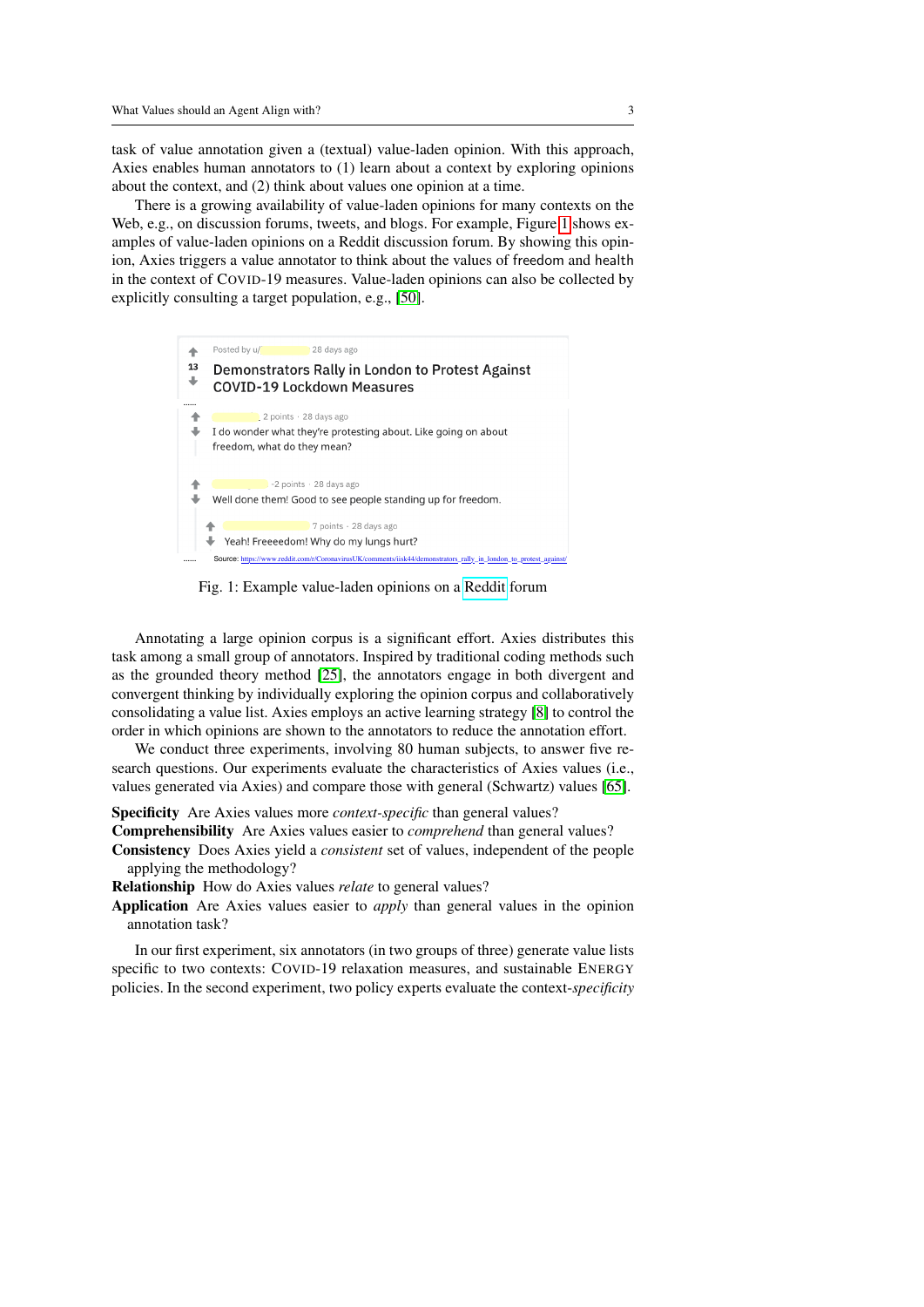of Axies and Schwartz value lists. Finally, in the third experiment, 72 crowd workers evaluate the *comprehensibility* of Axies and Schwartz value lists, and perform an annotation task with the value lists. From the crowd annotations, we (1) evaluate the *consistency* between Axies value lists generated by different annotator groups for the same context, (2) empirically study the *relationship* between Axies and Schwartz value lists, and (3) assess the *application* of the value lists by comparing the frequency and inter-rater reliability of value annotations.

Contributions (1) We propose Axies, a hybrid methodology to guide a group of human annotators in identifying context-specific values. Axies employs NLP techniques and active learning to engage the annotators in inducing values from an opinion corpus. (2) We conduct an experiment in which Axies is applied to generate four value lists in two contexts. (3) We perform two additional experiments to compare the Axies value lists and the Schwartz value list, quantitatively and qualitatively. These experiments provide valuable insights on what values (general vs. context-specific) to choose for engineering a concrete application and the associated trade-offs.

Extension This paper extends the conference paper from Liscio et al. [\[41\]](#page-32-4). The two papers differ significantly in the evaluation. The conference paper does not include a comparative evaluation. In contrast, in this extension, we conduct additional experiments to compare Axies values with a baseline of general (Schwartz) values. In particular, we compare the context-specificity, comprehensibility and application of Schwartz and Axies value lists, finding significant differences as well as relationships between the two types of value lists. The comparative evaluation is a significant extension as it required new experiments (involving additional human subjects) and new quantitative and qualitative analyses, and it provides new insights. To the best of our knowledge, we conduct the first empirical study to systematically compare contextspecific and general values. In addition, we expand the Related Works with recently published work, and reflect on the potential threats to the validity of our findings.

Organization Section [2](#page-3-0) reviews related works. Section [3](#page-5-0) describes Axies. Section [4](#page-11-0) describes the experiments. Section [5](#page-16-0) discusses our results. Section [6](#page-27-0) concludes the paper. We include the study protocols and extended results in the appendix. We make the data publicly available [\[40\]](#page-32-5). The Axies web platform is separately described [\[39\]](#page-31-2).

## <span id="page-3-0"></span>2 Related Works

We review works that attempt to estimate and identify values (Sections [2.1](#page-3-1) and [2.2\)](#page-4-0). These works are closely related to our contribution. However, there is a large body of work on values in different computing subfields, including value-sensitive design, multiagent systems, and software engineering. We identify key works from these subfields to demonstrate the applications of our work (Sections [2.3,](#page-4-1) [2.4,](#page-5-1) and [2.5\)](#page-5-2)

### <span id="page-3-1"></span>2.1 Value Estimation

Values may not be explicitly referred to in day-to-day interactions. Often, they are expressed through language, behavior, and customs, and can vary significantly across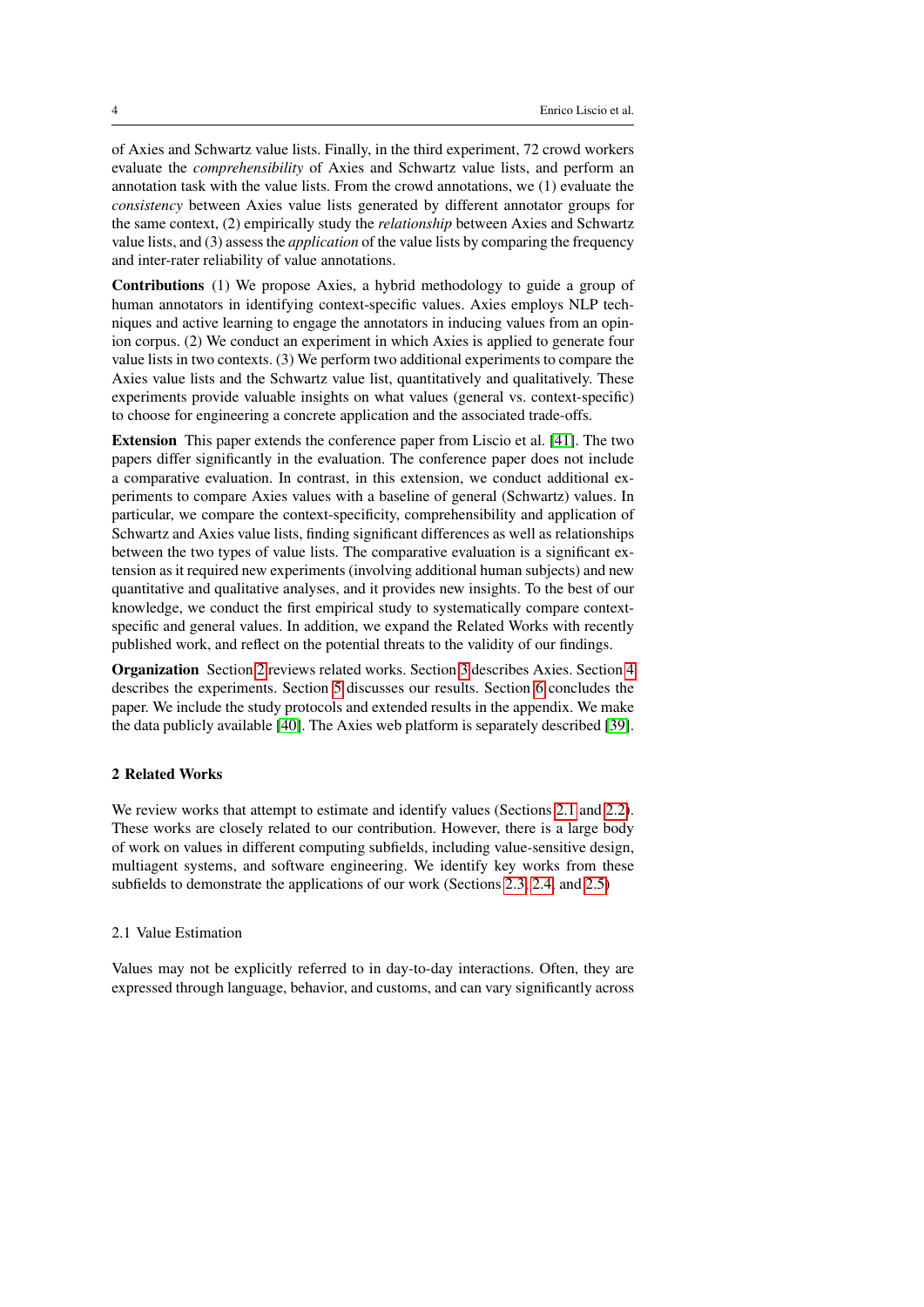people, socio-cultural environments, and contexts [\[14\]](#page-30-1). Thus, ascertaining values requires extensive personal communication and analysis. The burst of online communication and social media provides an unprecedented opportunity to study several social phenomena [\[47\]](#page-32-6), including value understanding and estimation from language.

NLP techniques allow the (semi-) automatic estimation of values from text. Liu et al. [\[42\]](#page-32-7) present a psychographic analysis of values based on users' word use from ecommerce reviews. However, since moral values are often only implicit in language, automated extraction of values from text is challenging. Lin et al. [\[38\]](#page-31-3) estimate moral values in tweets by combining textual features and background knowledge (context) from Wikipedia. Hoover et al. [\[32\]](#page-31-4) use a Distributed Dictionary Representation [\[24\]](#page-30-6) to study the expression of moral values in tweets about charitable donations posted during and after Hurricane Sandy. Several works [\[6,](#page-29-6) [34,](#page-31-5) [58\]](#page-33-4) employ semi-automatic techniques to build value lexicons for facilitating the estimation of values in text.

The works above start from a general value list: Liu et al. [\[42\]](#page-32-7) and Ponizovskiy et al. [\[58\]](#page-33-4) use values from the Schwartz Value Survey [\[65\]](#page-34-0). Lin et al. [\[38\]](#page-31-3), Hoover et al. [\[32\]](#page-31-4), Araque et al. [\[6\]](#page-29-6), and Hopp et al. [\[34\]](#page-31-5) use the Moral Foundations Dictionary [\[27\]](#page-31-0). In contrast, our objective is to *identify* a value list specific to a context.

## <span id="page-4-0"></span>2.2 Value Identification

Boyd et al. [\[9\]](#page-29-7) demonstrate that values learned from free-response language (e.g., Facebook status messages) yield better predictive coverage of real-world behavior than values extracted from self-report questionnaires such as Schwartz Value Survey. Building on [\[9\]](#page-29-7), Wilson et al. [\[79\]](#page-35-0) describe a crowd-powered algorithm to generate a hierarchy of general values. Teernstra et al. [\[72\]](#page-34-9) demonstrate that a text classifier (of Twitter discussions) predicts values from Moral Foundations Theory more accurately than a hand-crafted dictionary of general value-related keywords.

Similar to the works above, we employ a data-driven approach towards values. Unlike these approaches (which consider general values), we focus on context-specific values essential for concrete use and analysis of values as argued by an increasing body of literature, e.g., [\[3,](#page-29-2) [37,](#page-31-1) [46,](#page-32-1) [48,](#page-32-8) [52,](#page-33-3) [57,](#page-33-2) [78,](#page-35-1) [66,](#page-34-6) [74,](#page-34-7) [75,](#page-34-8) [76\]](#page-34-5).

#### <span id="page-4-1"></span>2.3 Value Sensitive Design

Value identification is central to Value Sensitive Design (VSD) [\[22\]](#page-30-2), a broad set of methods to design technology that accounts for human values. VSD includes methods for identifying value sources, representing values, and resolving value tensions. The VSD framework includes a general set of values relevant to all design tasks [\[22\]](#page-30-2). Then, stakeholders' value preferences are elicited through techniques such as Value Scenarios [\[54\]](#page-33-5), Value Dams and Flows [\[45\]](#page-32-9), and Envisioning Cards [\[21\]](#page-30-7).

Pommeranz et al. [\[57\]](#page-33-2) recognize the instantiation of abstract values in specific contexts as an essential step in the effective realization of VSD. They acknowledge the need for self-reflection triggers since reflecting on values is not natural to most people. Axies fills the gaps in VSD Pommeranz et al. [\[57\]](#page-33-2) recognize. First, Axies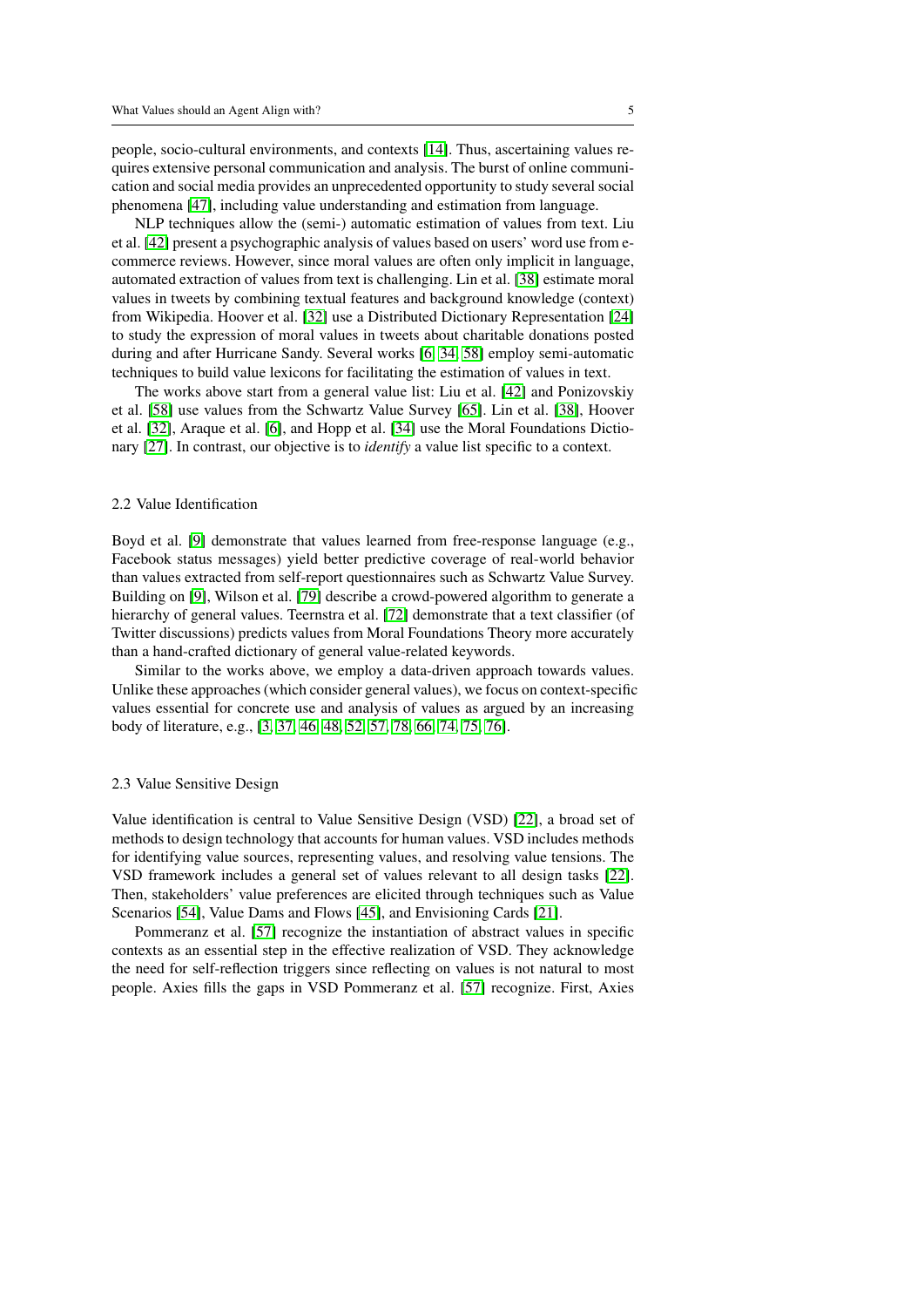targets the identification of context-specific values. Second, Axies provides concrete triggers to humans (who need not be design experts) for reflecting on values.

### <span id="page-5-1"></span>2.4 Values in Engineering Multiagent Systems

Values are garnering increasing attention in engineering intelligent agents [\[63\]](#page-34-1) and multiagent systems [\[53\]](#page-33-0). For instance, Mosca and Such [\[48\]](#page-32-8) propose an agent that supports the value of privacy and identifies the optimal data sharing policy by considering the value preferences of users. Mehrotra et al. [\[43\]](#page-32-2) investigate how human and agent value similarity influences a human's trust in that agent. Chhogyal et al. [\[10\]](#page-29-4) propose a method to assess trust between agents based on values. Serramia et al. [\[66,](#page-34-6) [67\]](#page-34-10) employ value preferences to select the most value-aligned norm system. Montes and Sierra [\[46\]](#page-32-1) automate the synthesis of normative systems based on value promotion. Tubella et al. [\[75\]](#page-34-8) propose the *Glass-Box* approach to evaluate the moral bounds of an AI system by mapping values to norms that constrain inputs and outputs. Axies is intended to provide the input for such works, by identifying the values that are to be operationalized in the application context.

## <span id="page-5-2"></span>2.5 Values in Software Engineering

Several researchers recognize that human values ought to be considered when engineering software [\[5,](#page-29-8) [20,](#page-30-8) [49\]](#page-32-10). Perera et al. [\[56\]](#page-33-6) offer an overview of the prevalence of human values in recent Software Engineering (SE) publications. Values of stakeholders can often be elicited in the Requirement Engineering (RE) phase. Detweiler and Harbers [\[18\]](#page-30-9) provide tools to elicit values and embed them in the RE process by collecting value-based user stories. Thew and Sutcliffe [\[73\]](#page-34-11) elicit stakeholders' values by linking them to their motivations and emotions. van de Poel [\[76\]](#page-34-5) proposes a strategy for translating the elicited values into norms and design requirements.

Other works attempt to include values throughout the SE process. For example, Winter et al. [\[80\]](#page-35-2) propose *Values Q-Sort*, a systematic approach for the elicitation and representation of values across the SE process. Perera et al. [\[55\]](#page-33-7) introduce *Continual Value(s) Assessment*, a framework that elicits and tracks values throughout the SE process by modelling them as goals. However, such works typically employ existing value taxonomies (e.g., Schwartz's [\[65\]](#page-34-0) or Rescher's [\[60\]](#page-33-8)) to elicit stakeholders' values. In our work, we aim to *identify* a value list relevant to a context. Then, the SE process for applications in a context can use the value list systematically identified for that context instead of general values.

## <span id="page-5-0"></span>3 Axies Methodology

Figure [2](#page-6-0) shows an overview of the Axies methodology. Given a context-specific opinion corpus, Axies yields a context-specific value list applicable to the *users* producing the opinion corpus. To do so, Axies (1) exploits NLP techniques and active learning,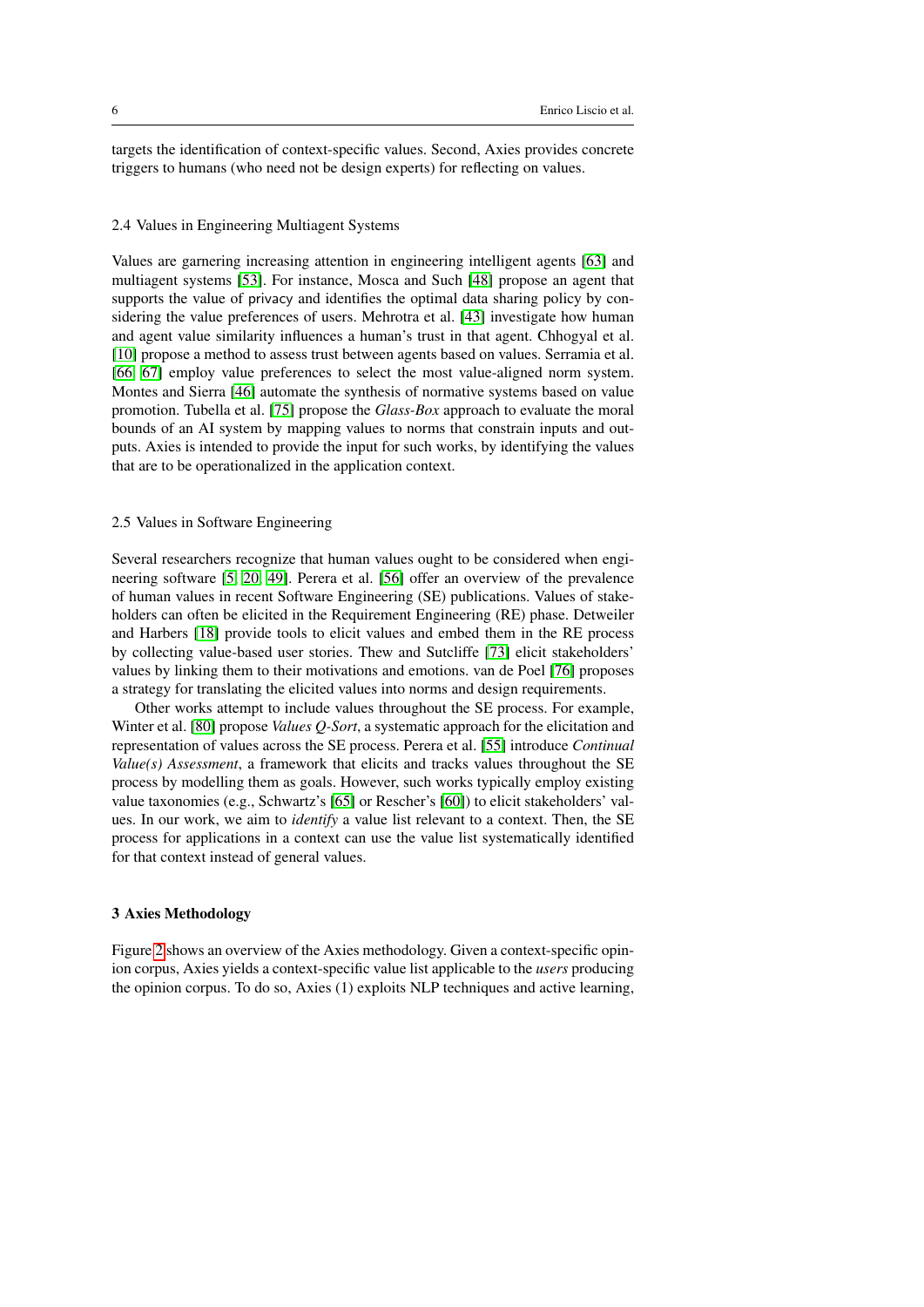and (2) engages a group of value *annotators* in the systematic steps of exploration (individual) and consolidation (collaborative).

<span id="page-6-0"></span>

Fig. 2: Overview of the Axies methodology

## 3.1 Opinion Corpus

The input to Axies is a corpus of users' opinions within a context. Axies requires the corpus to include *value-laden* opinions. A value-laden opinion indicates a user's value, explicitly or implicitly. For example, in Figure [1](#page-2-0) the value of freedom is explicitly mentioned but health is an implicit value.

## *3.1.1 Participatory Value Evaluation (PVE)*

We construct the opinion corpora for Axies evaluation (Section [4\)](#page-11-0) using data from PVE. A PVE elicits citizens' preferences about government policy options [\[50\]](#page-32-3). Specifically, participants are offered a predetermined set of policy options, and informed about impacts. Then, participants are to advise their preferred portfolio of options while respecting the constraints of the government, and (optionally) provide motivations for their choices.

A PVE participant's motivation is included as an opinion in our corpus. Often, these opinions offer valuable insights into the values of PVE participants. Table [1](#page-7-0) shows examples of value-laden opinions of participants in a recent PVE on COVID-19 relaxation measures in the Netherlands [\[50\]](#page-32-3).

## 3.2 Value List

The output of Axies is a *value list* specific to the context in which an opinion corpus is produced, and applicable to the users producing the corpus. We represent each value in the list by a name, a set of *keywords* that characterize the value in the context, and a *defining goal* [\[65\]](#page-34-0) that specifies what "holding a value" means in that context.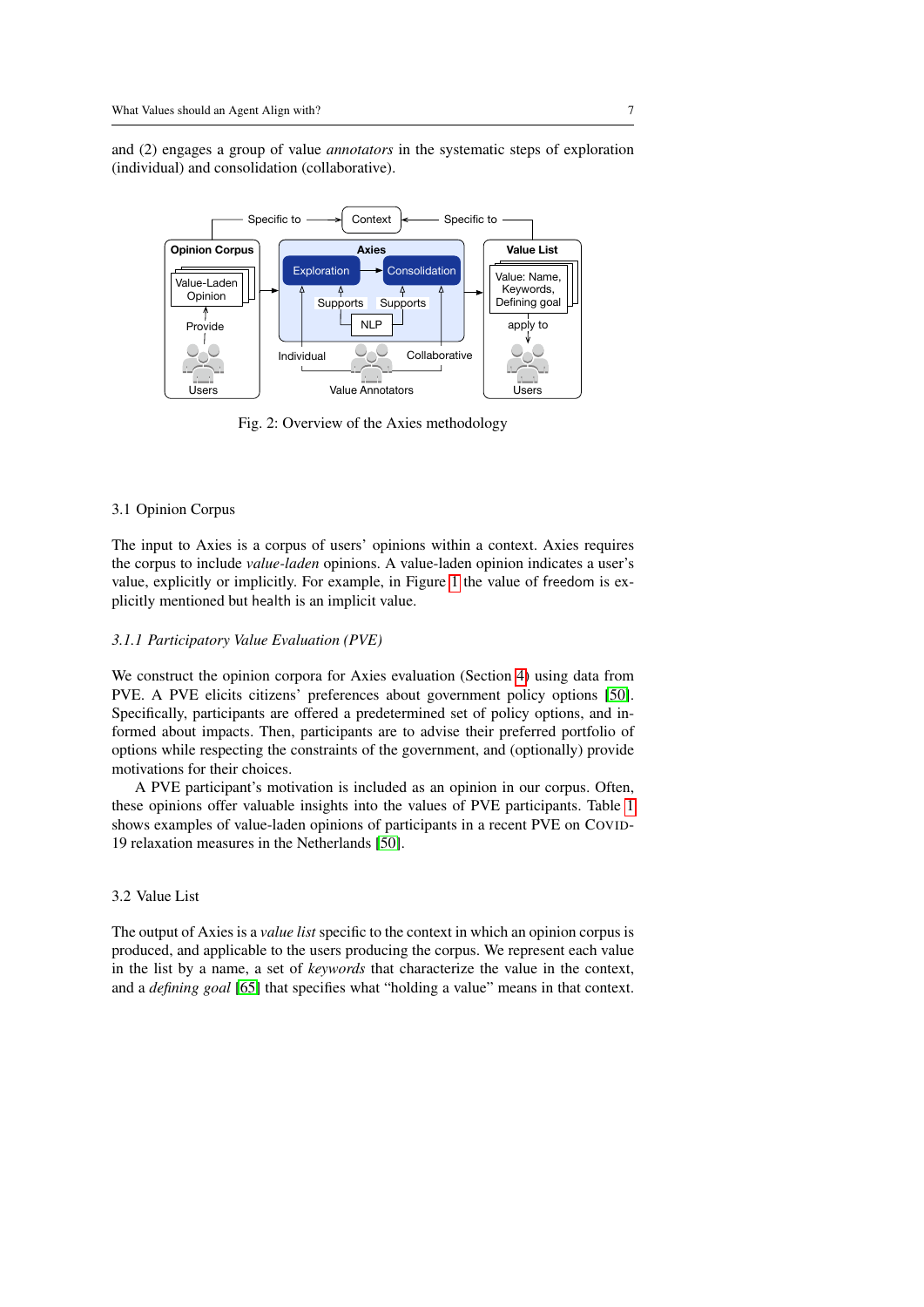## Table 1: Example value-laden opinions in a COVID-19 PVE [\[50\]](#page-32-3)

<span id="page-7-0"></span>

| Preference                                             | <b>Motivation</b>                                            |
|--------------------------------------------------------|--------------------------------------------------------------|
| Nursing homes allow visitors again                     | Loneliness and isolation are a bigger killer than<br>Corona. |
| All restrictions are lifted for persons who are immune | Someone's got to keep the economy going.                     |

For instance, Table [2](#page-7-1) shows example COVID-19 specific values, applicable to Dutch citizens, produced in the Axies evaluation.

Table 2: Examples of Dutch citizens' COVID-19 values

<span id="page-7-1"></span>

| Name          | <b>Keywords</b>                                    | Defining goal                                                                                |  |  |  |
|---------------|----------------------------------------------------|----------------------------------------------------------------------------------------------|--|--|--|
| Mental health | Loneliness, quality of life, stress                | The strive towards protecting and improving<br>one's emotional and psychological well-being. |  |  |  |
|               | Economic prosperity Economy, stability, bankruptcy | Being able to pay and afford what you need.                                                  |  |  |  |

## 3.3 Value Annotators

Axies is intended to be executed by a small group of annotators, who (1) produce individual value lists during *exploration*, and (2) collaboratively merge the individual lists during *consolidation*.

Axies facilitates *inductive reasoning* in that the annotators infer values held by users (theory) based on the opinions users express (evidence). A key advantage of this inductive approach is that Axies yields values grounded in data. In addition, the inductive process provides an opportunity to systematically guide the annotators.

## 3.4 Axies: Value Exploration

In the exploration phase, each annotator independently develops a value list (with name and keywords for each value) by analyzing users' opinions. Depending on the context, opinion corpora can be quite large. For example, the COVID-19 opinion corpus [\[50\]](#page-32-3) we evaluate contains about 60,000 opinions. Thus, it is not feasible for an annotator to analyze each opinion in a corpus.

Axies seeks to (1) reduce the number of opinions each annotator analyzes to produce a stable value list, and (2) increase the coverage of opinions (with respect to the corpus) the group of annotators analyze. To achieve these objectives, Axies employs NLP and active learning techniques to control the order in which the opinions in the corpus are exposed to the annotators. Thus, each annotator analyzes only a subset of the opinions in the corpus.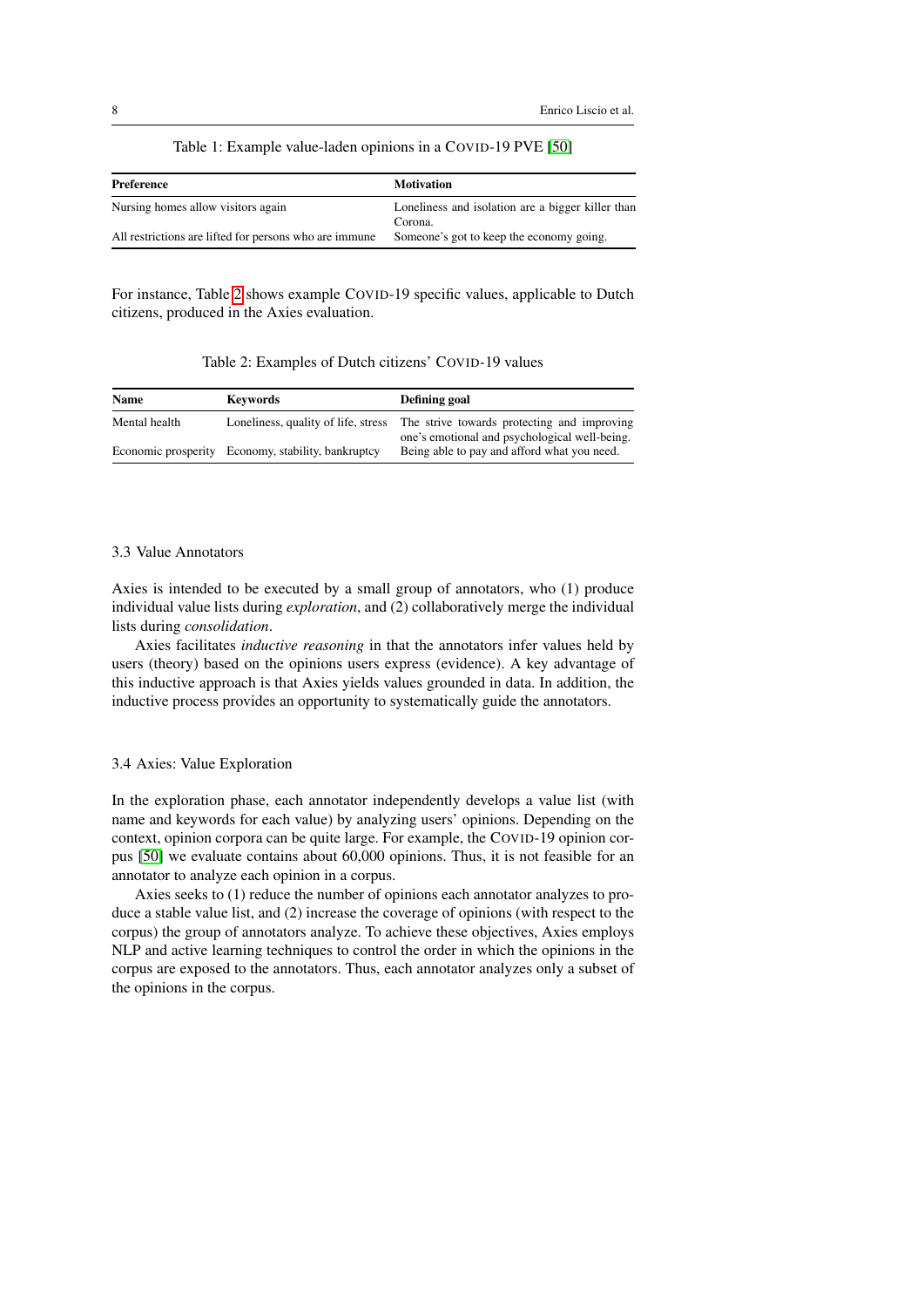#### *3.4.1 Opinion and Value Embeddings*

Axies represents opinions and values as vectors computed from the Sentence-BERT [\[59\]](#page-33-9) sentence embedding model *M*, which takes a word or a sentence as input and returns its vector representation in an *n*-dimensional space ( $n = 768$ , in our case). In our experiments, we use the pre-trained bert-base-nli-mean-tokens model.

Let  $M(o)$  be the vector representation of an opinion *o*. Let  $n<sub>v</sub>$  be the name and  $K_v = \{k_v^1, \ldots, k_v^n\}$  be the set of keywords of a value *v*. Then, Axies computes the value vector  $M(v)$  using the Distributed Dictionary Representation [\[24\]](#page-30-6) as:

$$
M(v) = \frac{M(n_v) + \sum_{k \in K_v} M(k)}{||M(n_v) + \sum_{k \in K_v} M(k)||}.
$$
 (1)

With the vector representations, we can compute cosine similarity between values and opinions during opinion selection.

## *3.4.2 Exploration Procedure*

Let *A* be a set of value annotators for a context. Then, each annotator  $a \in A$  follows the exploration steps below.

Opinion selection Axies employs an active learning technique known as *Farthest First Traversal* (FFT) [\[8,](#page-29-5) [62\]](#page-33-10). Using FFT, Axies selects opinions such that an opinion shown to an annotator *a* is the farthest from the opinions already shown to the annotators in group *A* and the values already annotated by the annotator *a*.

Algorithm [1](#page-8-0) shows the pseudocode for selecting an opinion to show an annotator *a*. We run one instance of this algorithm to select opinions for all annotators in *A* to reduce the overlap in opinions shown to different annotators in *A* (thereby, increasing the coverage of opinions shown to the annotators in *A*). However, for each annotator  $a \in A$ , we employ the individual value list,  $V_a$ .

<span id="page-8-0"></span>

| <b>Algorithm 1:</b> Fetching next opinion using FFT |                                                                      |                                 |  |  |
|-----------------------------------------------------|----------------------------------------------------------------------|---------------------------------|--|--|
|                                                     | <b>Input:</b> $O, M$ :                                               | /* Opinions, Embedding model */ |  |  |
|                                                     | <b>Output:</b> $V_a$ ;                                               | /* Value list of $a *$ /        |  |  |
|                                                     | 1 initialization: $\forall o \in O : d_o = \infty; V_a = \emptyset;$ |                                 |  |  |
|                                                     | 2 while $0 \neq \emptyset$ & $\&$ ¬saturated(V <sub>a</sub> ) do     |                                 |  |  |
| 3                                                   | $o_{\text{next}} = \arg \max_{o \in O} d_o$ ;                        | /* break ties randomly $*/$     |  |  |
| 4                                                   | $Q = Q - o_{\text{next}}$                                            |                                 |  |  |
| 5                                                   | $V_a^{\text{old}} = V_a$ ;                                           |                                 |  |  |
| $6\overline{6}$                                     | update_values( $V_a, o_{\text{next}}$ );                             |                                 |  |  |
| $\overline{7}$                                      | $V_a^{\delta} = V_a - V_a^{\text{old}};$                             |                                 |  |  |
|                                                     |                                                                      |                                 |  |  |
| 8                                                   |                                                                      |                                 |  |  |
|                                                     |                                                                      |                                 |  |  |
| <sub>9</sub> end                                    |                                                                      |                                 |  |  |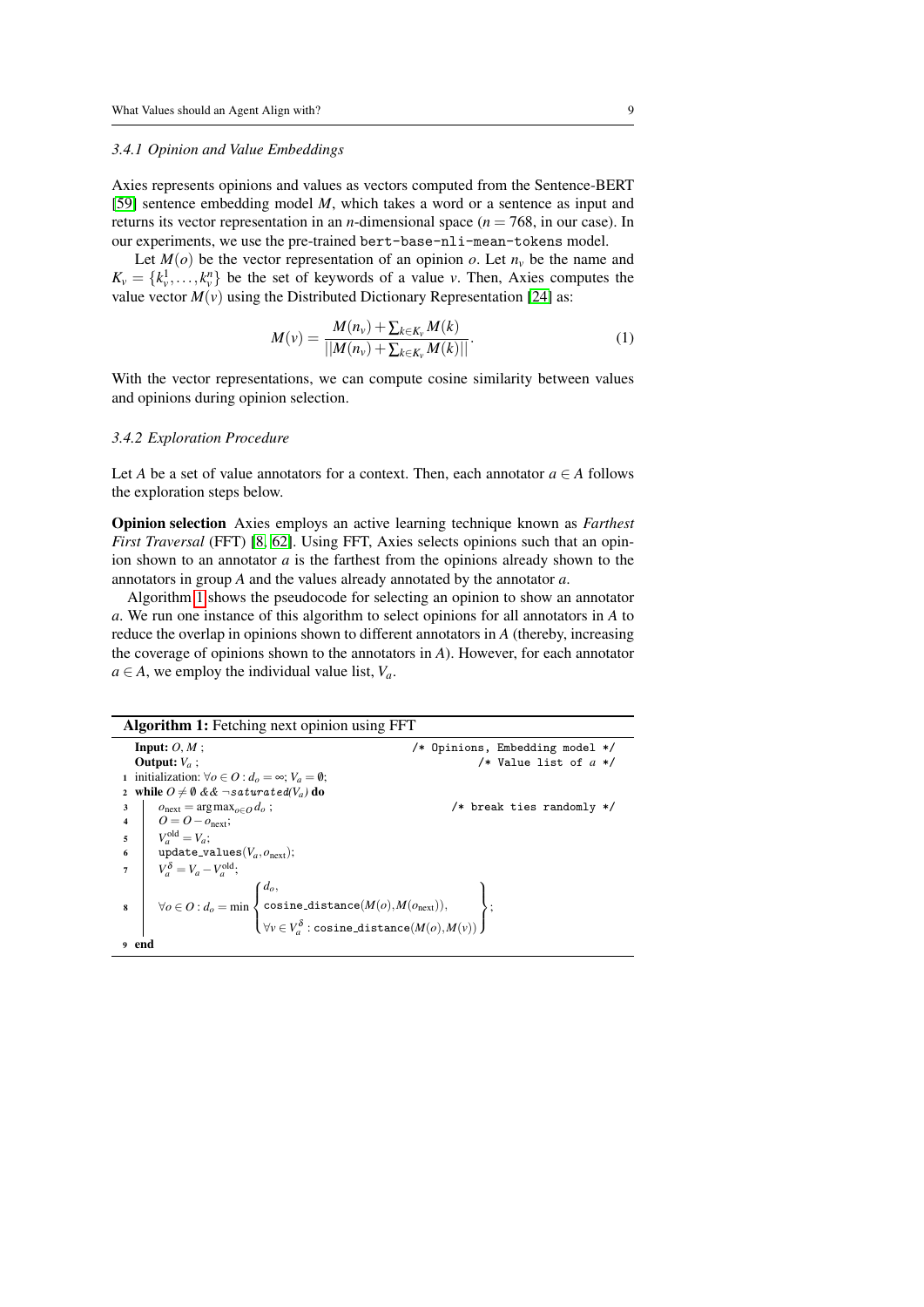Annotation Algorithm [1](#page-8-0) shows opinions to an annotator, sequentially. After seeing an opinion, an annotator can add a value (with a name and keywords) or update the name or keywords of an existing value in their value list. The annotators are asked to reason about the values underlying a user's opinion. However, the value name or keywords need not explicitly appear in the opinion.

When an annotator adds a value name, we show as keyword suggestions to the annotator the five most similar words to the value name based on a counter-fitted word embedding model [\[51\]](#page-33-11), trained to push synonyms closer and antonyms farther. Termination An annotator must judge when to stop annotating. We suggest the annotators to reach *inductive thematic saturation* [\[64\]](#page-34-12), i.e., to continue annotation until the value list incurs no new changes for several new opinions shown to the annotator.

We show a *progress plot* (similar to the example in Figure [3\)](#page-9-0) to assist the annotators in deciding on termination. The progress plot shows a bar for each opinion seen by an annotator; the length of the bar is the FFT distance  $(d<sub>o</sub>)$  at which the opinion was fetched; and the bar color indicates the annotator's action after seeing the opinion. A long sequence of opinions without addition of value names or keywords is an indicator of a stable value list.

Refinement Finally, Axies can fetch opinions similar to a value by computing cosine similarity between a value and the opinions not yet shown to an annotator. An annotator can fetch opinions similar to a value to refine the value, especially if it is not well formulated. Such a phase is visible in the final gray bars in Figure [3.](#page-9-0)

<span id="page-9-0"></span>

Fig. 3: Example progress plot of exploration

### 3.5 Axies: Value Consolidation

During consolidation, the annotators in a group collaborate to merge their individual value lists. Exploration and consolidation are complementary in that exploration facilitates divergent thinking whereas consolidation facilitates convergent thinking.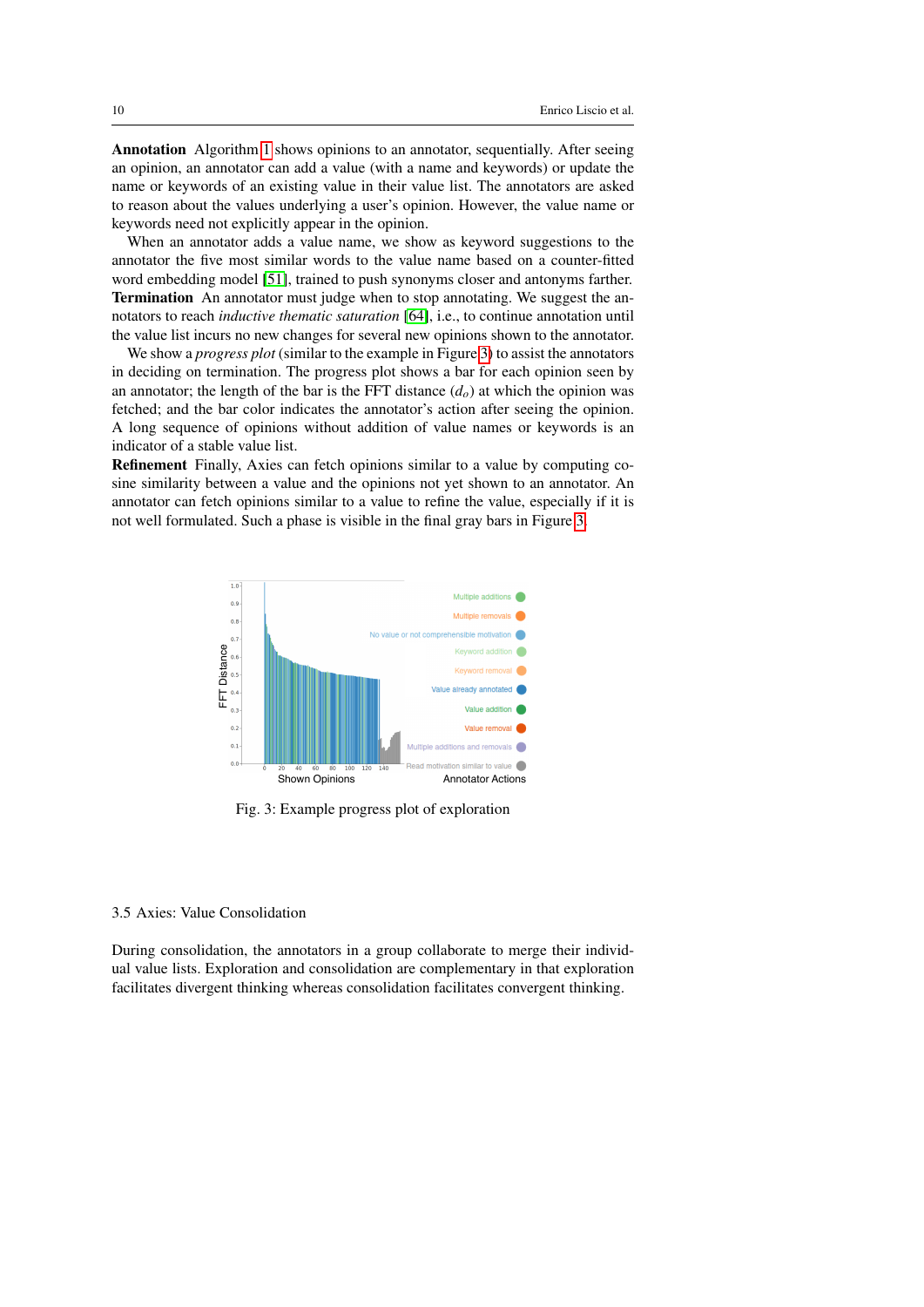## *3.5.1 Consolidation Procedure*

To facilitate consolidation, Axies creates a combined value list,  $V_A = \bigcup_{a \in A} V_a$  (the union of individual value lists of annotators in group *A*), and guides the annotators in systematically refining *VA*.

Value pairs To simplify the consolidation process, Axies requires the annotators to consolidate only a pair of values at a time. Yet, consolidation is cognitively challenging. If performed naively, the annotators must compare all possible pairs of values in *VA*, and repeat that process several times, to arrive at a refined *VA*.

To reduce the cognitive load, Axies controls the order in which value pairs are presented to the annotators—the most similar value pair from  $V_A$  is shown first. This approach is beneficial because similar values are likely to be merged, reducing the size of  $V_A$ , which in turn, reduces the number of value pairs to consolidate.

Consolidation actions Given a pair of values, the original annotator of each value in the pair describes the value to the other annotators in the group. Axies can fetch the opinions that led to the annotation of a value to assist an annotator in recalling the reasoning behind the annotation. The annotators in the group discuss whether the two values are conceptually the same or distinct. Accordingly, the annotators can take one of the following actions.

- *Merge* the two values, if they are conceptually identical. The annotators may choose one of the two names or a new name for the merged value, and retain or update the keywords.
- *Update* one or both values, if the values are conceptually distinct, but changes in name or keywords make the distinction clearer.
- *Take no action*, if the two values are conceptually distinct, and the distinction is clear as is. If the annotators take no action for a pair of values, that pair is not shown to the annotators again even if that is the most similar value pair in *VA*.

Termination Terminating consolidation is subject to annotators' judgment as to whether the value list requires further refinement or not. Axies shows a plot (similar to Figure [4\)](#page-11-1) for the annotators to keep track of progress. As shown in the plot, the pairs of similar values shown early in the consolidation process lead to several value updates and merges. However, annotators may also manually choose values to merge or update; the intermittent spikes in Figure [4](#page-11-1) are due to such manual choices.

Reflection As the final step, the annotators critically reflect on the consolidated value list. In particular, Axies suggests the annotators to analyze each value in the list with respect to the main features of values. Schwartz [\[65\]](#page-34-0) describes six main features of values; we include five of those, excluding the feature that (basic) values "transcend contexts" since Axies aims for context-specific values.

During reflection, Axies also asks the annotators to add a defining goal for each value in the list. The defining goal characterizes what "holding a value" means. That is, a person holding a value in a context is likely to have the corresponding goal in that context. We defer the task of adding defining goals till the end of consolidation so that the task can be performed once for the final list of values.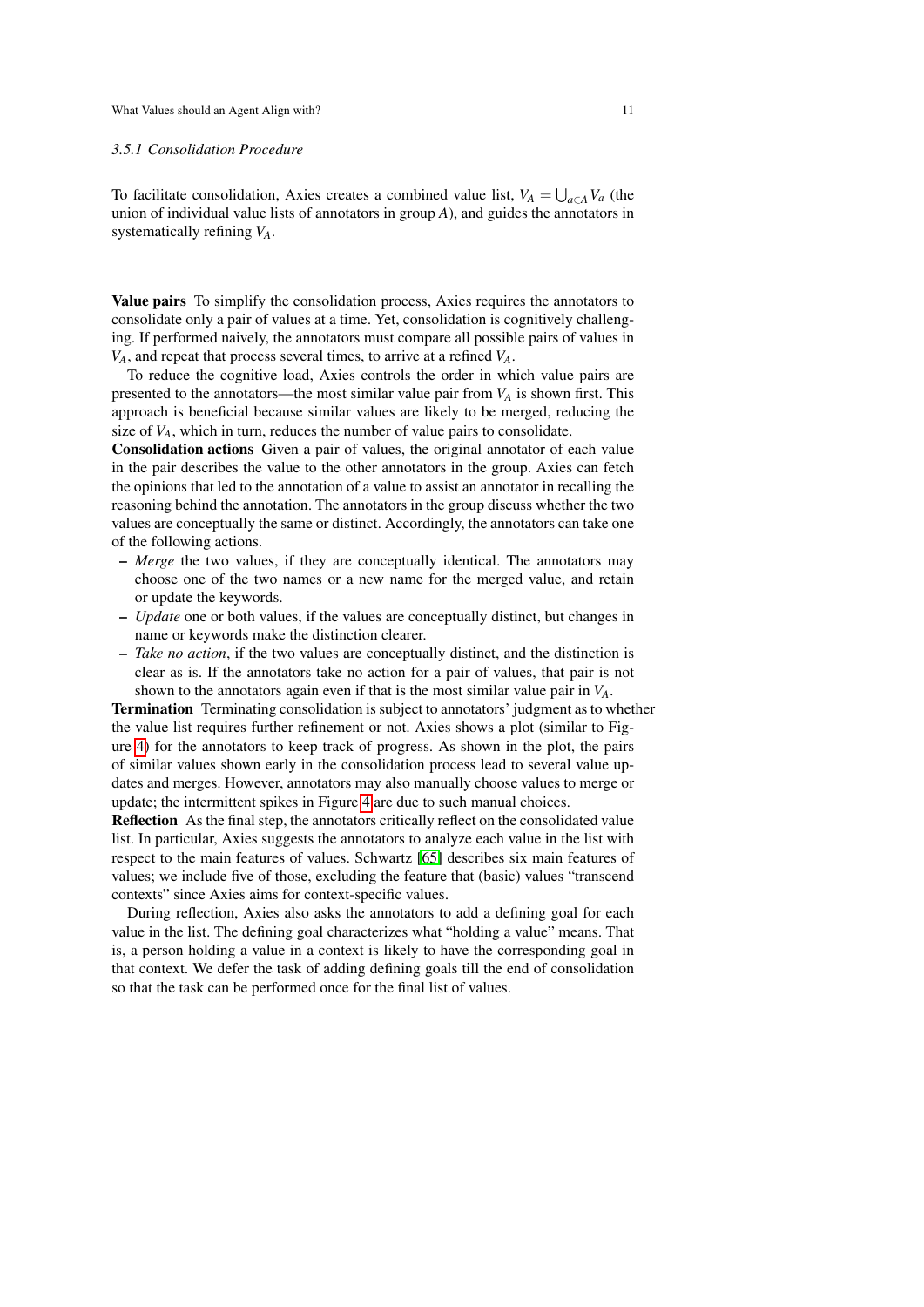<span id="page-11-1"></span>

Fig. 4: Example progress plot of consolidation

### <span id="page-11-0"></span>4 Experiments

We conducted three experiments, involving a total of 80 human subjects, to evaluate Axies as shown in Figure [5.](#page-12-0) These experiments were approved by the Human Research Ethics Committee of the Delft University of Technology, and we received an informed consent from each subject.

In Experiment 1, two groups, G1 and G2, of three annotators each, employ Axies to generate value lists for two contexts (COVID and ENERGY) using a web application we developed [\[39\]](#page-31-2). Let the generated value lists be COVID-G1, ENERGY-G1, COVID-G2, and ENERGY-G2. We employ these lists and the full Schwartz list (ten values) [\[65\]](#page-34-0) in the other two experiments to answer our research questions:

- Specificity In Experiment 2, we analyze the context-specificity of COVID (G1 and G2), ENERGY (G1 and G2), and SCHWARTZ values.
- Comprehensibility In Experiment 3, we analyze the clarity of each value and the distinguishability between value pairs.
- Consistency In Experiment 3, we analyze the consistency between COVID-G1 and COVID-G2, and ENERGY-G1 and ENERGY-G2 using crowdsourced annotations.
- Relationship In Experiment 3, we use the annotations on a set of opinions to study the relationship between Axies and Schwartz values.
- Application In Experiment 3, we analyze the frequency of annotations and the annotator agreement to study the suitability of a value list for opinion annotation.

Through these experiments, we intend to evaluate the output of the Axies methodology. Thus, we compare the Axies (context-specific) values to the Schwartz list of (general) values due to its high contemporary influence [\[29\]](#page-31-6). We do not compare Axies to another value identification methodology since none of the existing methods (to the best of our knowledge) has the same purpose as Axies. Thus, the outputs of existing methods and Axies are not comparable. Most of the existing methods, e.g., [\[18,](#page-30-9) [21,](#page-30-7) [45,](#page-32-9) [54,](#page-33-5) [57,](#page-33-2) [73,](#page-34-11) [80\]](#page-35-2), perform value elicitation, i.e., given an existing list of values, they identify an individual's preferences over those values. In contrast, Axies performs context-specific value identification, i.e., given a context, Axies identifies the values relevant to that context. Among the related works, Wilson et al. [\[79\]](#page-35-0) and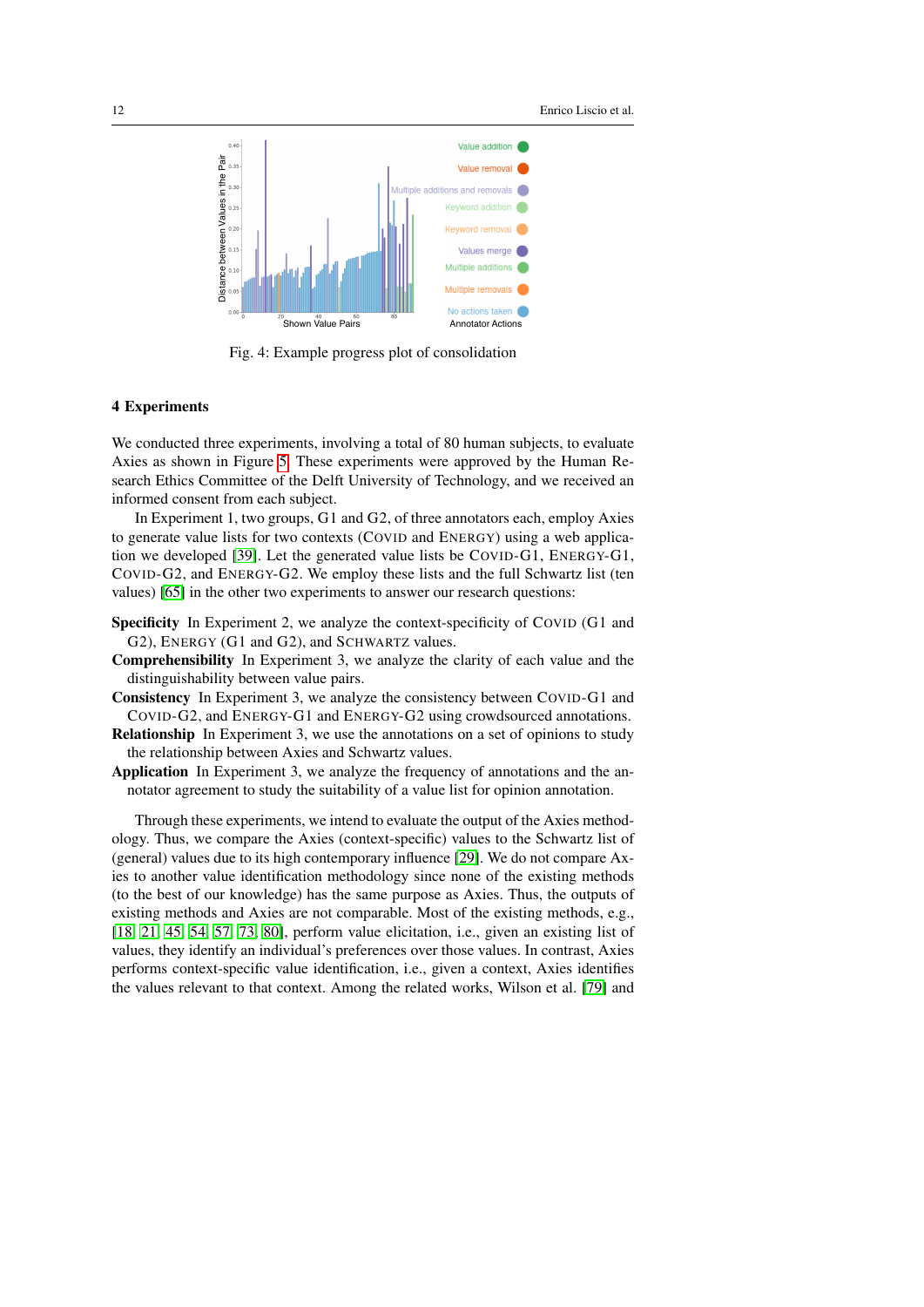<span id="page-12-0"></span>

Fig. 5: Overview of our experimental setup

Pommeranz et al. [\[57\]](#page-33-2) are most similar to Axies. However, Wilson et al. [\[79\]](#page-35-0) specifically pursue the creation of a general list of values. Pommeranz et al. [\[57\]](#page-33-2) work with context-specific values, but ultimately aim at eliciting individuals' value preferences.

#### 4.1 Experiment 1: Value Lists

Four graduate students and two postdoctoral researchers, each working on a valuesrelated research topic, participated as value annotators in Experiment 1. Two of these participants had a *technology and policy making* background, and four had a *computer science* background. The two groups, G1 and G2, were constructed to have one member with *technology and policy making* background and two members with a *computer science* background in each group.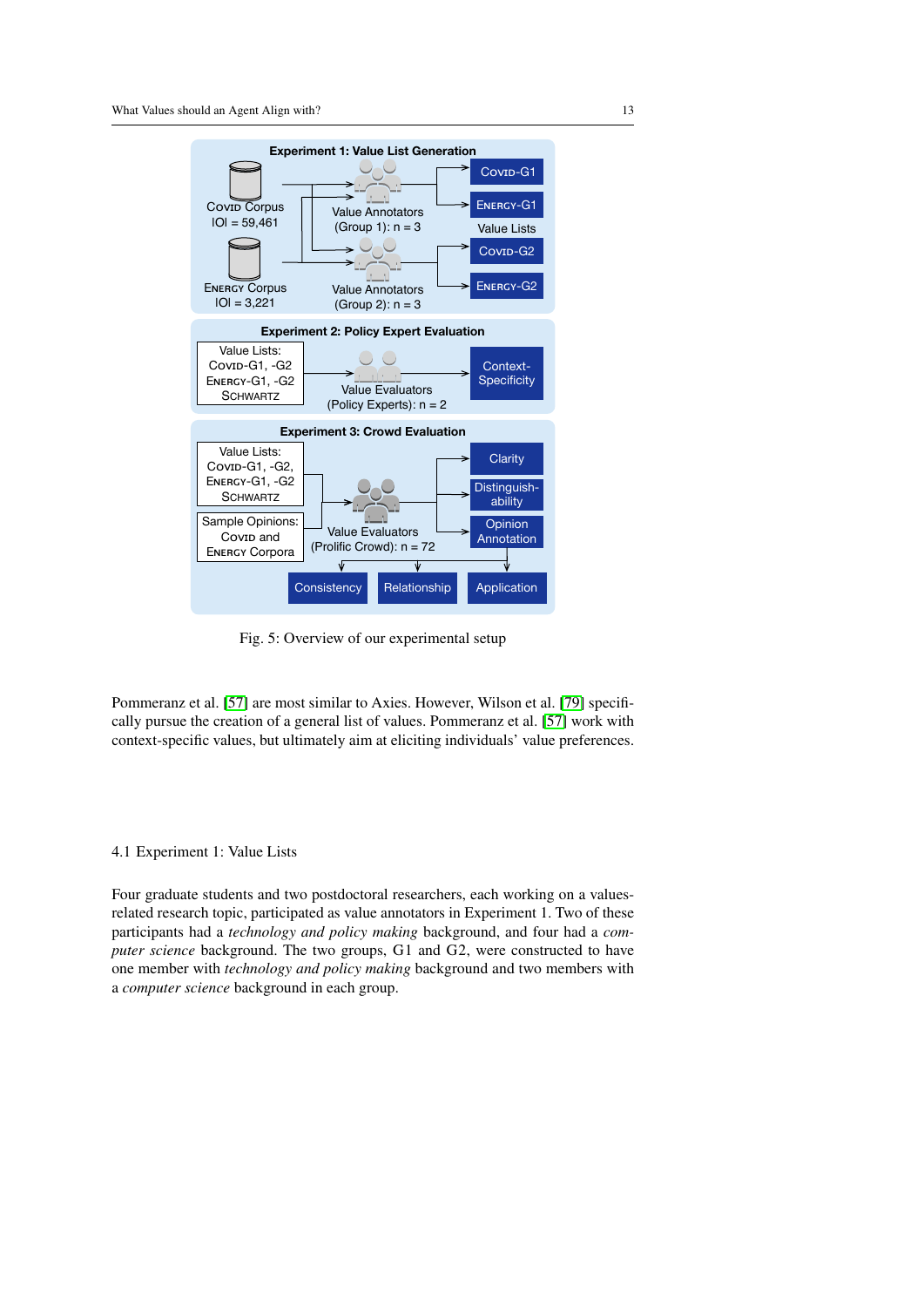## *4.1.1 Opinion Corpora*

We constructed two opinion corpora consisting of Dutch citizens' opinions in two different contexts using data collected via PVE surveys.

COVID Corpus contains opinions on *lifting* COVID*-19 measures in the Netherlands*. A PVE [\[50\]](#page-32-3) for understanding participants' preferences on lifting COVID-19 measures was conducted in the Netherlands during 29 April–6 May, 2020, when partial lockdown measures were in place in the Netherlands to limit the spread of COVID-19. The government had multiple plans for lifting such measures in the following weeks and months and wanted to gauge Dutch citizens' opinions on the subject via PVE.

ENERGY Corpus contains opinions on *future energy policies for the Súdwest Fryslân municipality* in the Netherlands. The municipality's goal is to transition to renewable energy use, and there are multiple energy policies to achieve that goal. A PVE [\[71\]](#page-34-13) was conducted during 10 April–3 May 2020, to understand Súdwest Fryslân residents' opinions about the different energy policies.

The opinions in both COVID and ENERGY corpora were originally in Dutch. Since not all value annotators were fluent in Dutch, the opinions were translated to English using the MarianMT translator [\[36\]](#page-31-7). Further, opinions that contained only stop words or punctuation were removed. Then, the COVID corpus contained 59,461 and the ENERGY corpus contained 3,221 opinions.

## 4.2 Experiment 2: Context-Specificity

Two graduate students with *technology and policy making* background participated in this experiment to evaluate the context-specificity of values. The two participants had performed the analogous experiment in the conference paper [\[41\]](#page-32-4). They were familiar with the COVID and ENERGY contexts in which the PVEs were conducted. However, these two participants were not involved in Experiment 1; thus, they did not know which value belonged to which list.

We created a value list *V<sub>CES</sub>* as the union of COVID-G1, ENERGY-G1, COVID-G2, ENERGY-G2, and SCHWARTZ value lists. Then, for each value  $v \in V_{CES}$ , we asked each participant the extent to which they agree with the following statement (once for COVID and once for ENERGY context) on a Likert scale of 1 (strongly disagree) to 5 (strongly agree):

If I am a policy maker in the COVID (ENERGY) context, knowing citizens' preferences about value *v* would help me in making a policy decision in that context.

We shuffled the combined value list *V<sub>CES</sub>* before asking the questions above so that each participant saw the values in a random order. For each value, we showed its name, keywords, and defining goal.

The two participants worked independently. After an initial round of ratings, the Intra-Class Correlation (ICC) between the two raters, an inter-rater reliability (IRR) metric for ordinal data [\[28\]](#page-31-8), was 0.68. To ensure that the two participants had the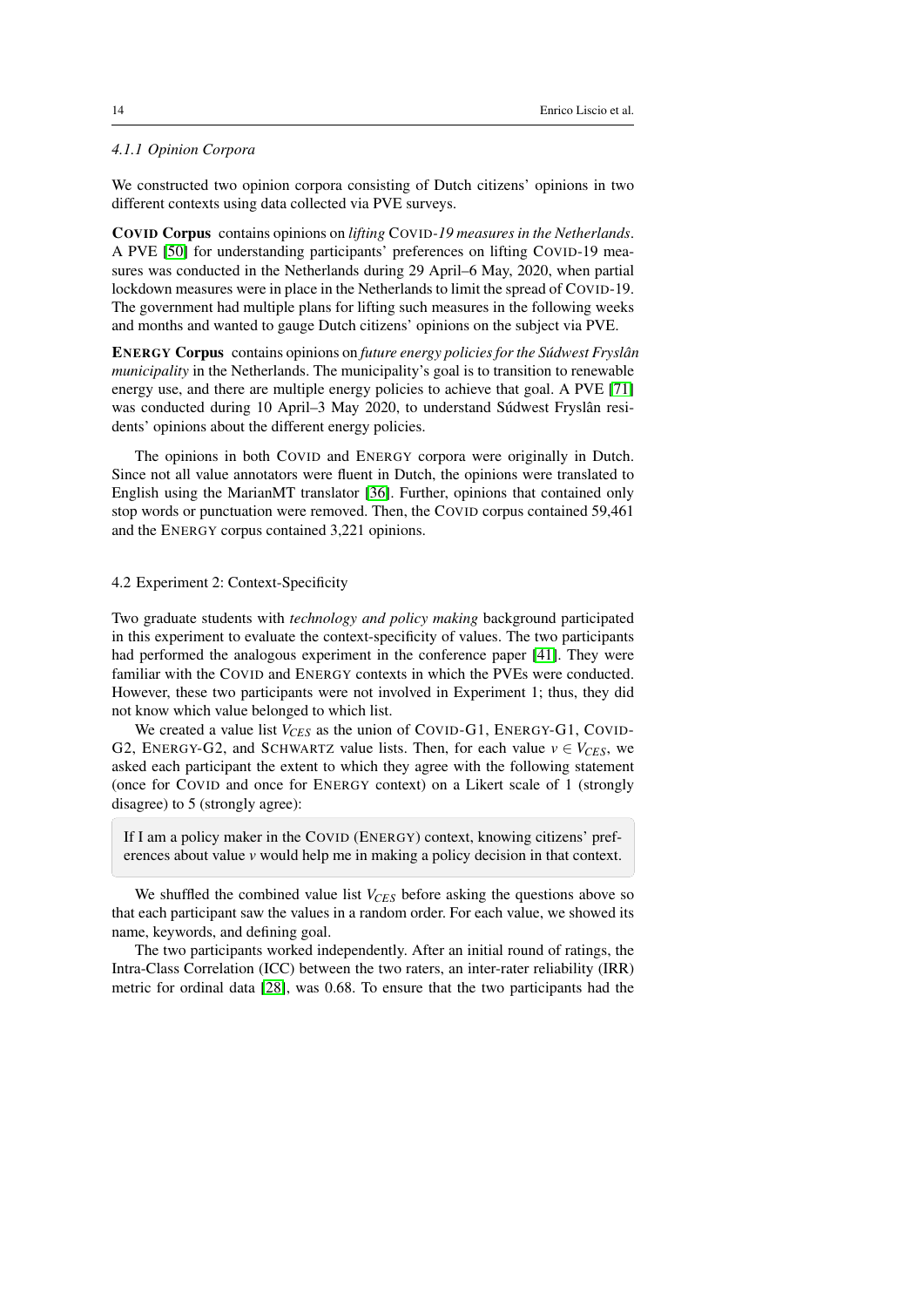same understanding of the task, they discussed their conceptual disagreements. Then, they performed another round of individual ratings, independently. The ICC after the second round was 0.74, which is considered just shy of excellent [\[28\]](#page-31-8).

#### 4.3 Experiment 3: Comprehensibility, Consistency, Relationship, and Application

To evaluate the comprehensibility of values in a list, the consistency between Axies value lists for the same context, the relationship between Axies and Schwartz values, and the application of the value lists, we employed  $72$  Prolific<sup>[1](#page-14-0)</sup> crowd workers (including the 52 employed in the conference paper experiment [\[41\]](#page-32-4)). The crowd workers were directed to the Axies web application to participate in the experiment.

Each crowd worker was assigned one value list and the corresponding context (in the case of the workers assigned the SCHWARTZ list, half were assigned the COVID and half the ENERGY context). First, each worker was asked to read the information provided on the concept of values and on the corresponding context. Then, each worker performed three tasks.

### *4.3.1 Clarity*

For each value in the list assigned to a worker, given the value name, keywords, and defining goal, the worker was asked the extent to which they agree with the following statement on a Likert scale of 1 (strongly disagree) to 5 (strongly agree):

The concept described by the value is clear.

## *4.3.2 Distinguishability*

First, for a value list *V*, we computed the set  $P_V$  of all value pairs:  $\forall v_i, v_j \in V : v_i \neq$  $v_j, \{v_i, v_j\} \in P_V$ . Then, we showed a subset of value pairs from  $P_V$  (along with the respective keywords and defining goals) to each worker assigned to the list *V*. For each value pair shown, the worker was asked the extent to which they agree with the following statement on a Likert scale of 1 (strongly disagree) to 5 (strongly agree):

The two value concepts are distinguishable.

#### <span id="page-14-1"></span>*4.3.3 Opinion annotation*

The final task for the crowd workers was to annotate opinions with values. First, we randomly selected 100 opinions from each opinion corpus. Then, we asked each worker assigned to a value list *V* to annotate a subset of the opinions selected for *V*'s context. For each opinion, a worker could select one or more values from *V* or mark the opinion as not value-laden.

<span id="page-14-0"></span><www.prolific.co>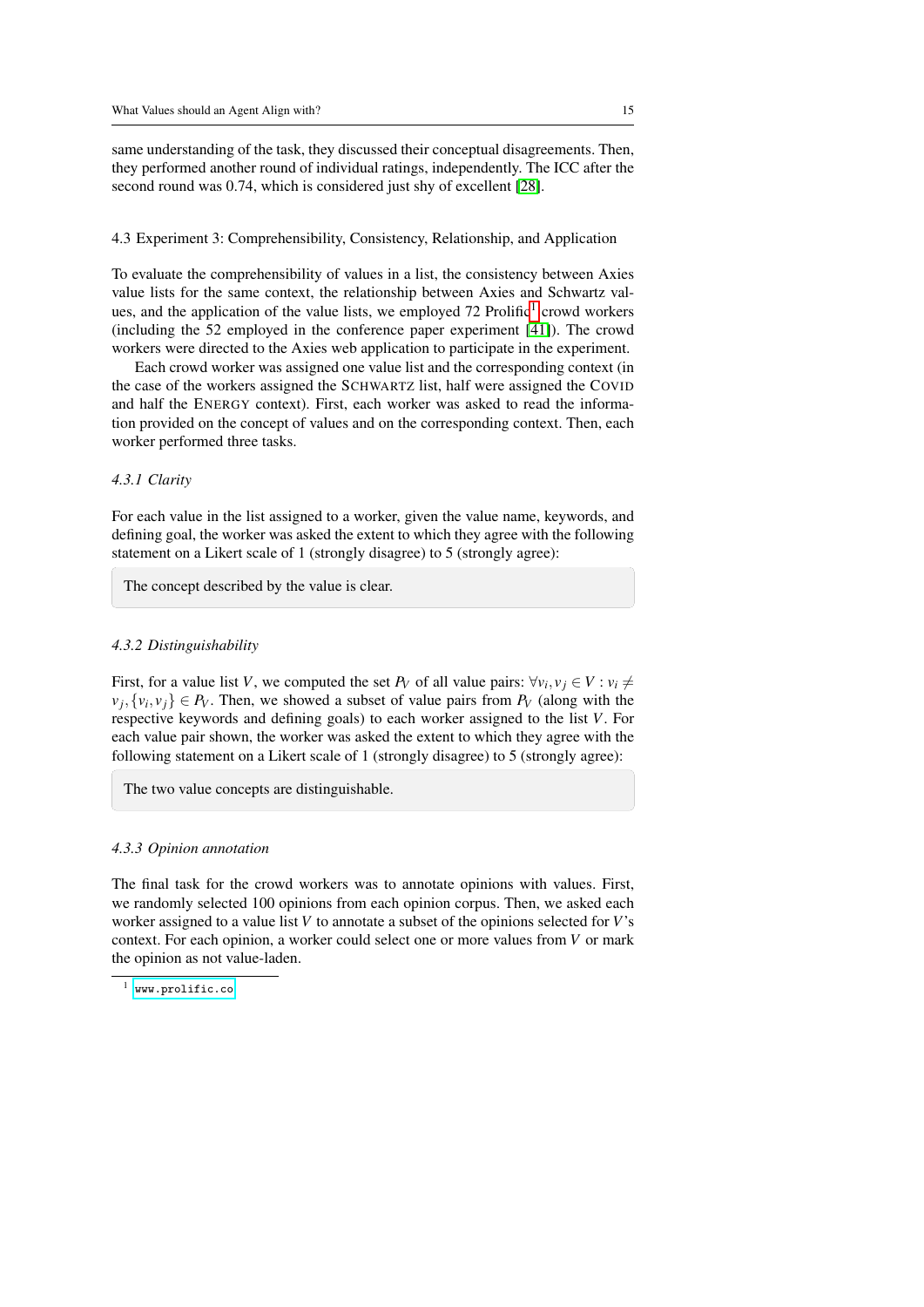We use the annotated opinions to measure the consistency of Axies value lists, the relationship between Axies and Schwartz values, and their application.

Consistency We use the opinion annotations for evaluating the consistency of Axies value lists. Since the same 100 opinions were annotated for both Axies value lists for a context, we can measure the association between values in the two lists based on the opinions annotated with those values. For example, if the same set of opinions are annotated with  $v_1 \in \text{CovID-G1}$  and  $v_2 \in \text{CovID-G2}$ , then we consider  $v_1$  and  $v_2$  as closely associated. Then, we (qualitatively) assess the consistency between COVID-G1 and COVID-G2 (similarly, ENERGY-G1 and ENERGY-G2) based on the extent to which each value in one list (e.g., COVID-G1) is associated with one or more values in another list (e.g., COVID-G2).

Relationship We use the opinion annotations to study the relationship between Axies and Schwartz values. Analogous to the procedure described in the previous paragraph, we measure the association between Axies and SCHWARTZ value lists based on the opinions annotated with those value lists.

Application We compute the frequency of annotations (the number of value annotations per opinion) and the inter-rater reliability (IRR) to measure the suitability of a value list for opinion annotation. We measure IRR via Fleiss' Kappa [\[28\]](#page-31-8) since the annotations were categorical and all opinions were rated by more than two workers.

## *4.3.4 Task Distribution*

Table [3](#page-15-0) shows the number (#) of workers assigned to each value list, and the numbers of values, value pairs, and opinions assigned to each worker. The value list and the sets of value pairs and opinions were randomly assigned. The number of workers for each list was sufficient to obtain three annotations per opinion and three distinguishability ratings per value pair (one worker in each list annotated fewer than the shown number of pairs since that was sufficient to get three ratings per pair). Each worker rated all values in the assigned list.

<span id="page-15-0"></span>

| <b>Value List</b> |    |    | #Workers #Values #Value pairs #Opinions |    |
|-------------------|----|----|-----------------------------------------|----|
| COVID-G1          | 12 | 11 | 14                                      | 25 |
| $CovID-G2$        | 10 | 9  | 11                                      | 30 |
| ENERGY-G1         | 15 | 14 | 19                                      | 20 |
| ENERGY-G2         | 15 | 13 | 16                                      | 20 |
| COVID-SCHWARTZ    | 10 | 10 | 7                                       | 30 |
| ENERGY-SCHWARTZ   | 10 | 10 |                                         | 30 |

Table 3: Overview of the crowd task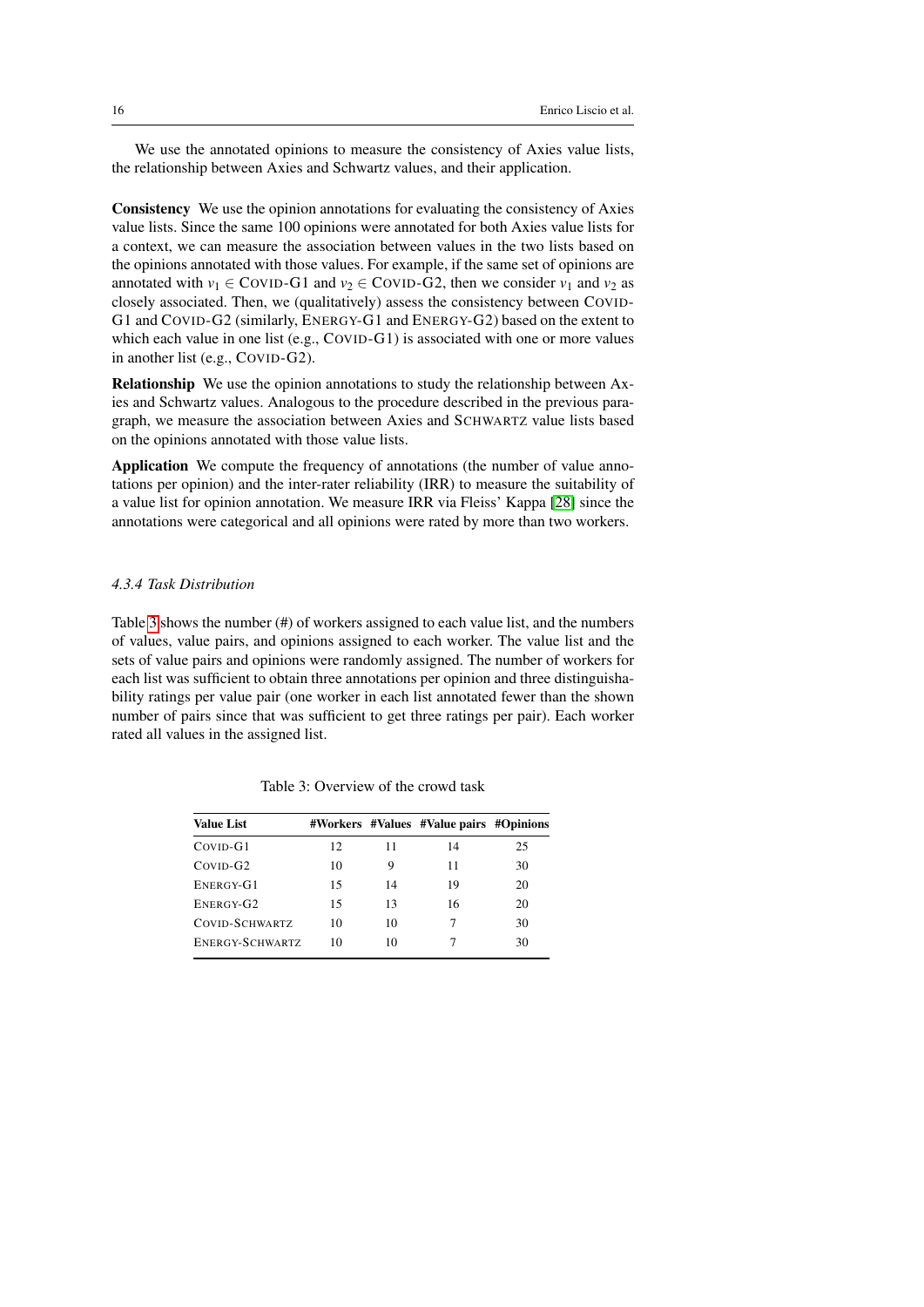#### *4.3.5 Quality Control*

The crowd workers were required to be fluent in English and have submitted at least 100 tasks with at least 95% acceptance rate. We included four attention check questions: two in distinguishability rating and two in opinion annotation task.

A total of 115 workers completed the task. We included a worker's task in our analysis only if the worker (1) passed both attention checks during distinguishability rating; and (2) at least one attention check during opinion annotation (we used one instead of two as the cut-off because there was some room for subjectivity in answering the two attention check questions asked during opinion annotation). These criteria were set before any analysis of crowd work was done. Of the 115 workers, 72 satisfied the criteria above.

We suggested the time required for task completion (liberal estimate) as 45 minutes. The mean time spent by a crowd worker on our task was 32 minutes (with 17 minutes standard deviation). Each worker was paid £5.6 (at the rate of £7.5 per hour).

## 4.4 Statistical Analyses

We perform the following statistical analyses on the data we collect.

- (1) To compare two ordinal samples, we employ Wilcoxon's ranksum test (nonparametric) [\[31\]](#page-31-9) at 5% significance level.
- (2) To compare two continuous samples, which meet the normality assumption, we employ Welch's *t* test [\[17\]](#page-30-10) at 5% significance level. If one of the samples does not meet the normality assumption, we employ the Wilcoxon's ranksum test.
- (3) To compare more than two ordinal samples, we employ Kruskal-Wallis test (nonparametric extension of ANOVA) [\[31\]](#page-31-9) at 5% significance level. When the Kruskal-Wallis test rejects the null hypothesis, we employ Dunn's multiple comparison test [\[19\]](#page-30-11) with the Holm-Bonferroni correction to compare pairs of samples.
- (4) To measure the effect sizes (the amount of difference) between pairs of ordinal or continuous samples, we employ Cliff's Delta [\[11\]](#page-29-9). The Cliff's Delta is positive when the values in the first sample are greater than the values in the second sample more often, and negative when the values in the first sample are less than the values in the second sample more often. The magnitude of the delta is estimated according to the suggested thresholds:  $\delta$  < 0.147 is negligible (N);  $\delta$  < 0.33 is small (S);  $\delta$  < 0.474 is medium (M); and large (L), otherwise.

Other types of comparisons (e.g., comparisons of more than two continuous samples) are not applicable to the data we collect.

## <span id="page-16-0"></span>5 Results and Discussion

We discuss the main results from our three experiments in this section. Section [5.1](#page-17-0) shows the value lists produced in Experiment 1. Sections [5.2,](#page-17-1) [5.3,](#page-19-0) [5.4,](#page-20-0) and [5.5](#page-22-0) discuss results from Experiments 2 and 3, answering our five research questions.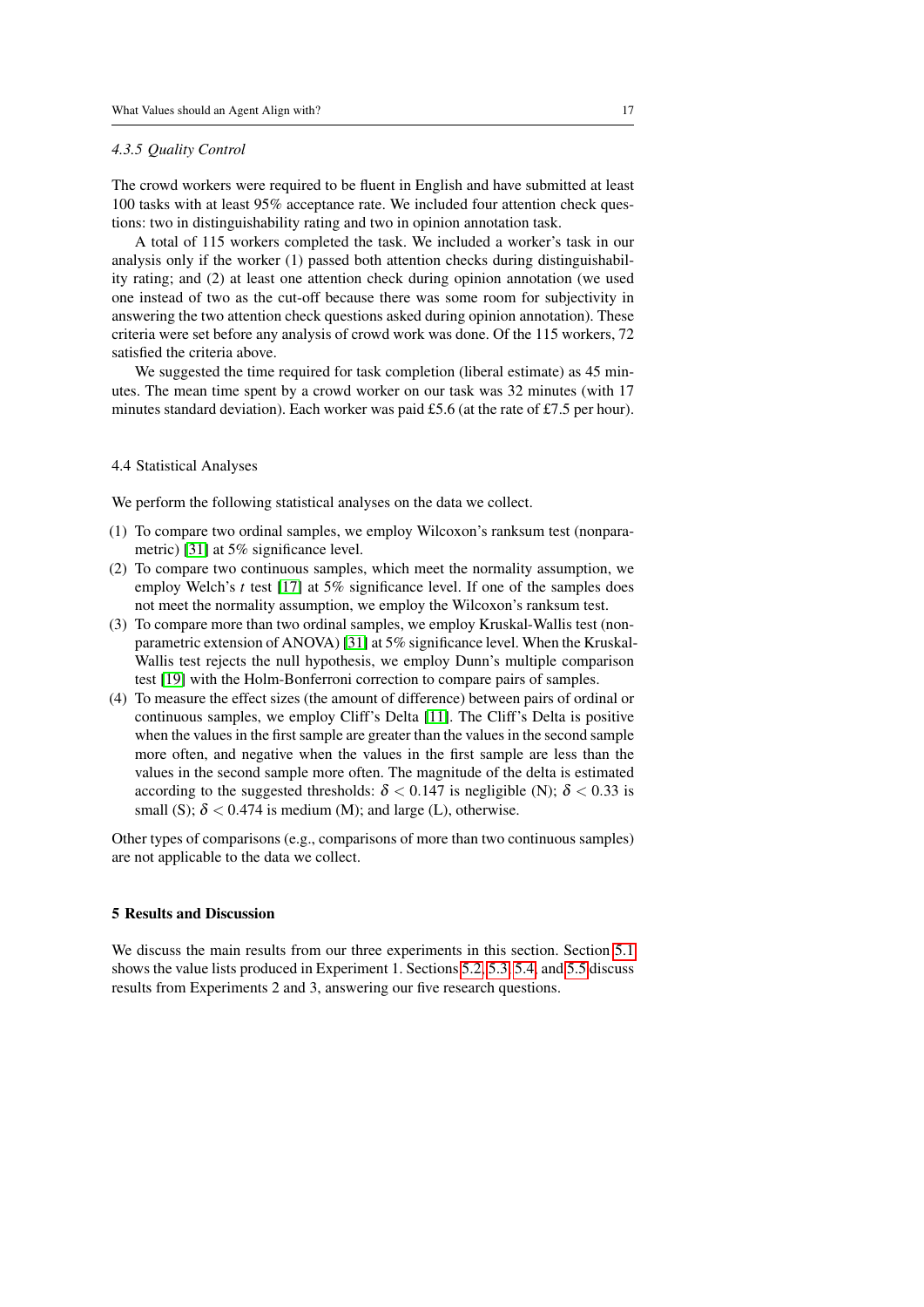# <span id="page-17-0"></span>5.1 Value Lists

## *5.1.1 Exploration*

A total of 12 explorations (six per context) were performed. In the COVID context, the mean time for exploration was  $69.17$  minutes (SD = 12.01 minutes), and the mean number of values annotated was  $11.17$  (SD = 2.64). In the ENERGY context, the mean time for exploration was  $67.5$  minutes (SD = 10.84 minutes), and the mean number of values annotated was  $12.83$  (SD = 5.23).

## *5.1.2 Consolidation*

A total of four consolidations were performed (two groups of three annotators each; two consolidations, one per context, for each group), producing four value lists. Table [4](#page-17-2) presents an overview of the four value lists and the SCHWARTZ value list [\[65\]](#page-34-0) for comparison. The complete lists (including keywords and defining goals) are in the Appendix B.1.2. The times spent in consolidating COVID-G1, ENERGY-G1, COVID-G2, and ENERGY-G2 were 105, 110, 115, and 120 minutes, respectively.

<span id="page-17-2"></span>Table 4: The value lists generated through Axies, and the SCHWARTZ [\[65\]](#page-34-0) value list

| Context       | List            | <b>Value Names</b>                                                                                                                                                                                                                               |
|---------------|-----------------|--------------------------------------------------------------------------------------------------------------------------------------------------------------------------------------------------------------------------------------------------|
| Covid         | G1              | Well-being, Safety, Economic prosperity, Enjoyment, Fairness,<br>Feasibility, Nuclear family, Autonomy, Care, Control                                                                                                                            |
|               | G <sub>2</sub>  | Mental health, Safety and health, Economic security,<br>Acceptance of misbehavior, Pleasure, Conformity, Equality,<br>Belonging to a group, Autonomy                                                                                             |
| <b>ENERGY</b> | G1              | Community, Distributional justice, Innovation, Support, Guidance,<br>Landscape preservation, Energy independence, Effectiveness,<br>Sustainability, Planning for rainy days, Equal opportunities, Distrust,<br>Regional benefits, Representation |
|               | G <sub>2</sub>  | Community, Initiative, Freedom, Organizational leadership,<br>Involvement, Nature and landscape, Technical reliability,<br>Technological innovation, Local benefit, Support,<br>Free market economy, Inevitability, Fairness                     |
| General       | <b>SCHWARTZ</b> | Tradition, Conformity, Security, Power, Achievement, Hedonism,<br>Stimulation, Self-Direction, Universalism, Benevolence                                                                                                                         |

## <span id="page-17-1"></span>5.2 Context-Specificity

To evaluate the context-specificity of a value list, we measure the extent to which the values in a list can influence policy decisions in the context for which the list was produced compared to a value list produced for a different context and the SCHWARTZ value list. We compute the specificity of a value  $\nu$  for a context  $c$ , as the mean of the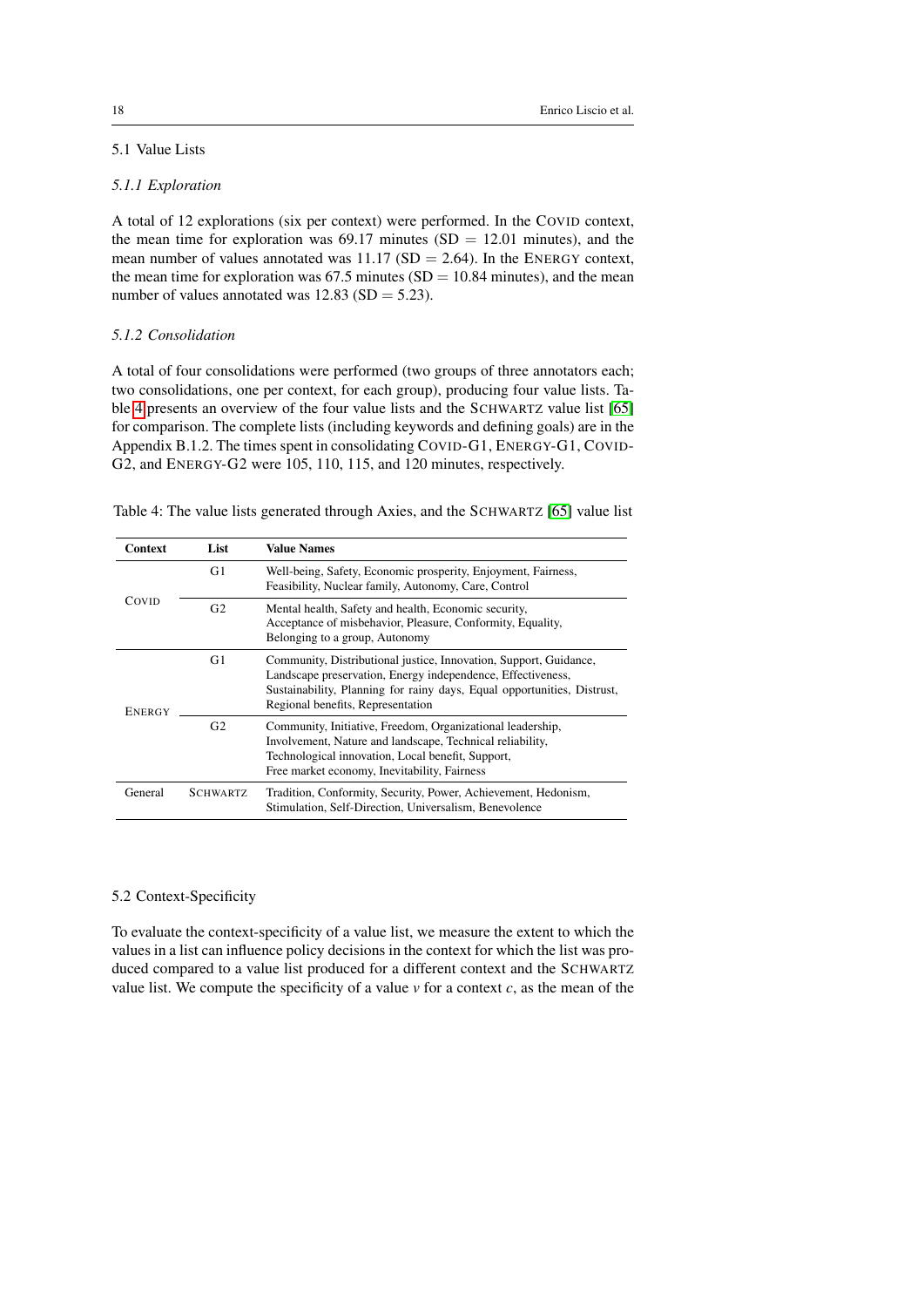ratings the two policy experts gave to value *v* for the context *c*. Recall that the policy experts were not aware of the context for which a value was annotated, a priori. The policy experts spent three hours each to rate the specificity of value lists.

Figure [6](#page-18-0) (left) compares the specificity of COVID (including G1 and G2), EN-ERGY (including G1 and G2), and SCHWARTZ values for the COVID context. Figure [6](#page-18-0) (right) compares the specificity of COVID (including G1 and G2), ENERGY (including G1 and G2), and SCHWARTZ values for the ENERGY context.

<span id="page-18-0"></span>

|                           | COVID Context |                                  |                       | <b>ENERGY Context</b> |                       |                                   |                        |                                        |
|---------------------------|---------------|----------------------------------|-----------------------|-----------------------|-----------------------|-----------------------------------|------------------------|----------------------------------------|
|                           |               | $H-B$ <i>p</i> -value            | Cliff's Delta         |                       | $H-B$ <i>p</i> -value |                                   | Cliff's Delta          |                                        |
| Value List                | COVID         | ENERGY                           | COVID                 | ENERGY                | COVID                 | ENERGY                            | COVID                  | ENERGY                                 |
| ENERGY<br><b>SCHWARTZ</b> | 0.001<br>0.04 | $\overline{\phantom{m}}$<br>0.09 | $0.82$ (L)<br>0.66(L) | $-0.47$ (M)           | 0.001<br>0.74         | $\overline{\phantom{0}}$<br>0.001 | $-0.85$ (L)<br>0.07(N) | $\overline{\phantom{0}}$<br>$0.92$ (L) |

Fig. 6: The context-specificity of Axies and SCHWARTZ value lists

Since the Kruskal-Wallis test indicated ( $p < 0.05$ ) that one of the three samples is significantly different from the others in both (left and right) comparisons in Figure [6,](#page-18-0) we perform Dunn's test to compare multiple pairs of samples. The table at the bottom of Figure [6](#page-18-0) shows the Holm-Bonferroni (H-B) corrected *p*-values as well as the effect sizes, measured via Cliff's Delta, for each pairwise comparison. For each cell in the table, the first sample in the comparison is indicated in the column header and the second sample in the comparison is indicated in the row header.

First, we observe that, in the COVID context, COVID values have significantly higher specificity ratings than the ENERGY and SCHWARTZ values with a large effect size. Similarly, in the ENERGY context, ENERGY values have significantly higher specificity ratings than the COVID and SCHWARTZ values with a large effect size. This suggests that Axies values are more context-specific than Schwartz values. This is an important result since it demonstrates that the Axies methodology serves its purpose of producing context-specific value lists.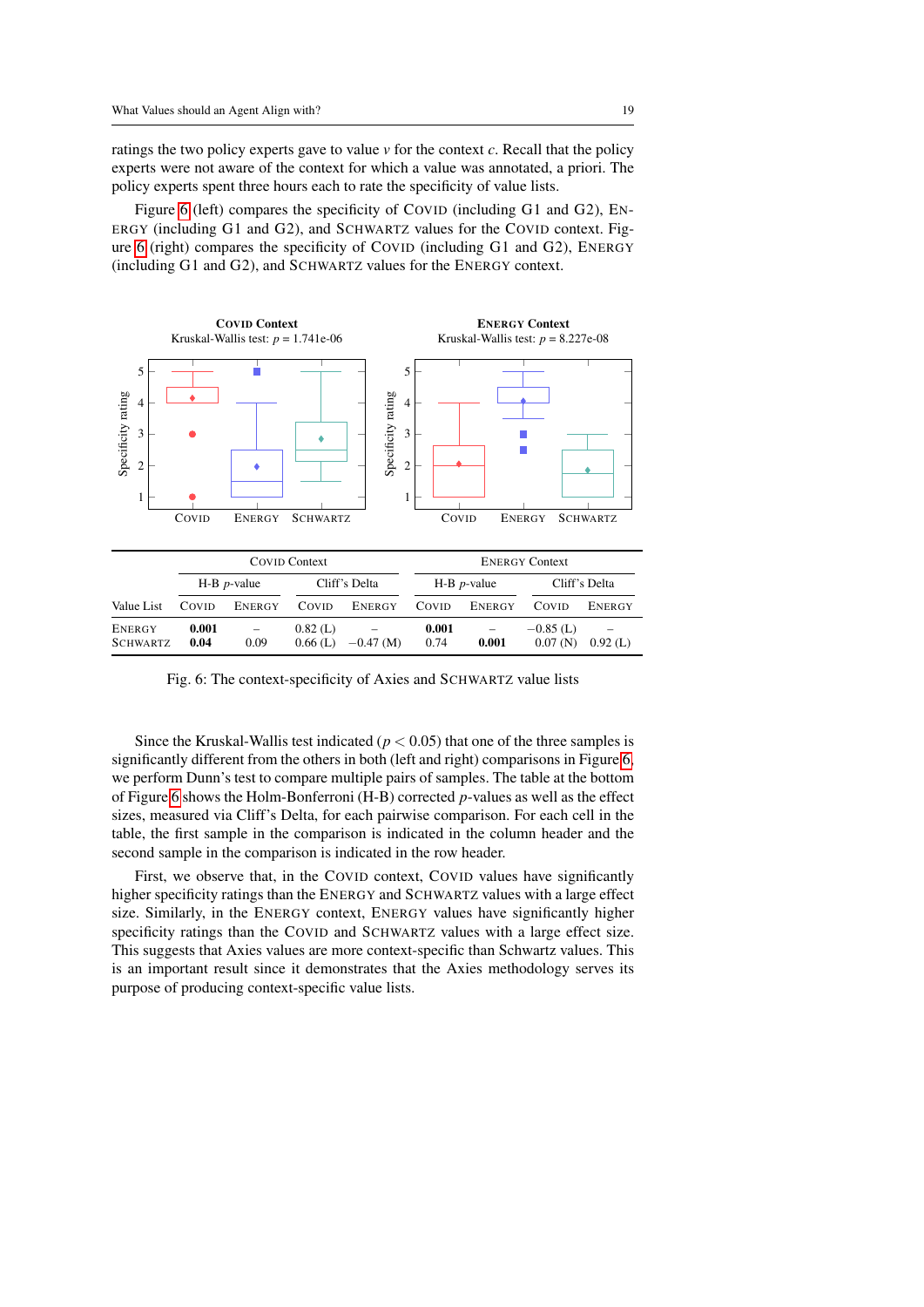Second, the context-specificity varies among the values within the Axies lists. On the one hand, the specificity of a few Axies values is low. Specifically, Control (COVID), Representation, Technological Innovation, and Equal Opportunities (ENERGY) received average ratings lower than 3 for their respective context. We observe that these values are phrased broadly, and they may need refinement. On the other hand, the specificity of some Axies values was high for both contexts. Specifically, the COVID values of Control, Fairness, and Equality were rated higher than 3 for the ENERGY context. Similarly, the ENERGY values of Inevitability, Fairness, and Distrust were rated higher than 3 for the COVID context. Thus, some Axies values can be applicable to more than one context.

Finally, the specificity of SCHWARTZ values can vary from one context to another. Specifically, the SCHWARTZ values have higher specificity ratings in the COVID context than the ENERGY context. The nature of the two contexts can explain this difference—whereas the COVID context encompasses many aspects of life (at the moment of writing), the ENERGY context is narrower. Hence, in the latter case, the (general) Schwartz values are likely to be less informative.

## <span id="page-19-0"></span>5.3 Comprehensibility

We employ crowdsourced data to evaluate the clarity of values and the distinguishability between value pairs in a list.

## *5.3.1 Clarity Evaluation*

Recall that the clarity of a value in a list was rated by each crowd worker assigned to that list, yielding at least ten clarity ratings (Table [3\)](#page-15-0) per value. Figure [7](#page-20-1) shows the distribution of mean clarity ratings of COVID, ENERGY, and SCHWARTZ values.

First, the mean clarity rating of all but one Axies value (among values in all four lists) was at least 3. The ENERGY value of Distrust received the clarity rating of less than 3. The Distrust value has the defining goal "Big players (government, large companies) should not be in charge of solving problems on citizens' behalf." We conjecture that the connection between the Distrust value's name and its defining goal is not obvious, and that is the reason for the value's low clarity rating. However, a large majority (80.9%) of the Axies values received a mean clarity rating of at least 4. This suggests that Axies value lists are clear to end users.

Second, from the comparative evaluation, we observe no significant difference in the clarity of COVID and SCHWARTZ values. However, the COVID and SCHWARTZ values have significantly better clarity than the ENERGY values with a medium and a large effect size, respectively. A potential reason for the better clarity of COVID values compared to the ENERGY values is the timeliness of the COVID context. Since people are currently experiencing the pandemic, they can easily understand the values in this context. In contrast, the ENERGY context yields highly specialized values (e.g., Energy Independence) which may appear unclearer to a layperson. A potential reason for the better clarity of SCHWARTZ values compared to ENERGY values (and COVID values although the difference is not statistically significant) is that the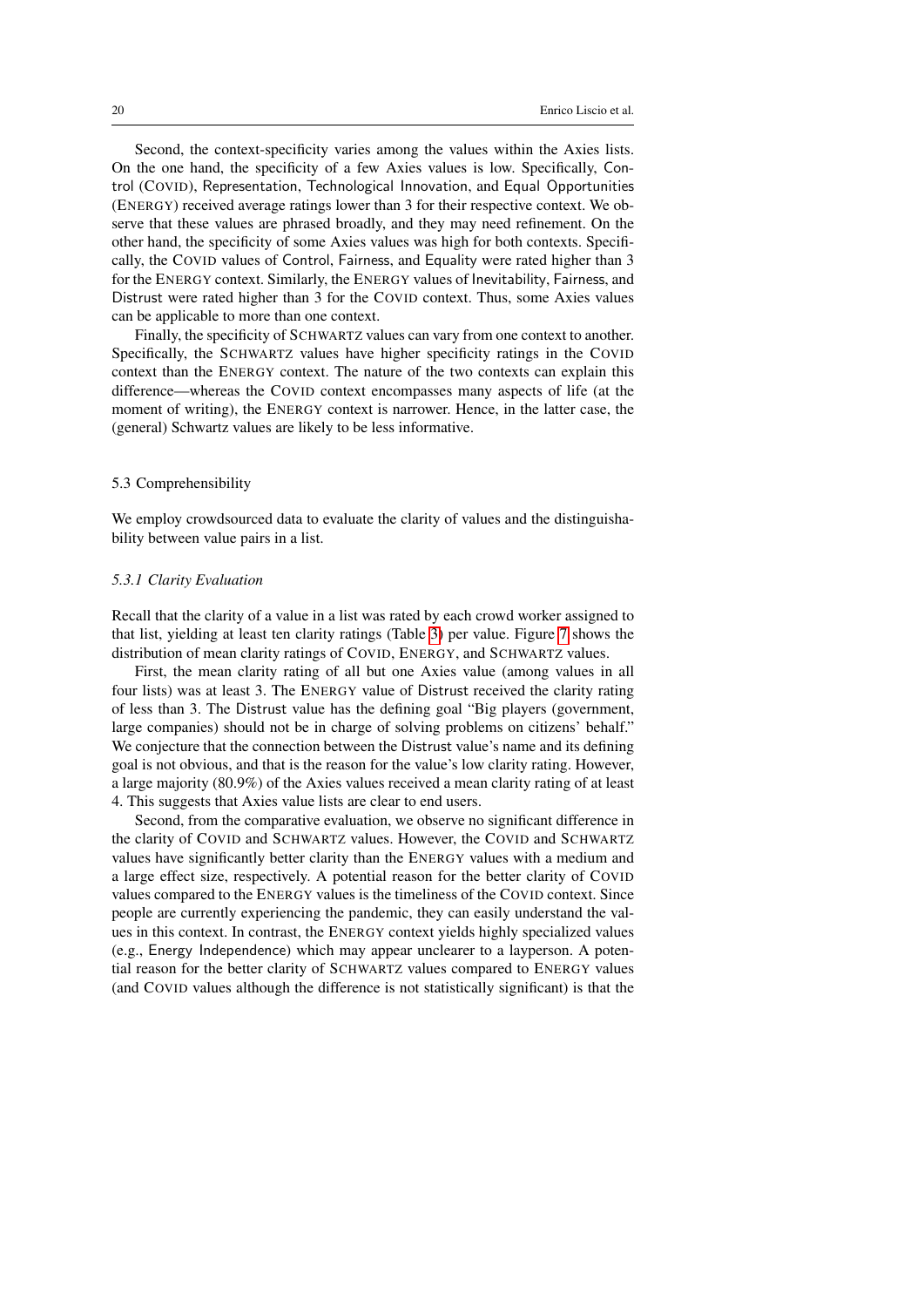<span id="page-20-1"></span>

Fig. 7: Clarity ratings of Axies and SCHWARTZ values

Schwartz values, being the result of years of refinement, are polished and easier to understand.

### *5.3.2 Distinguishability Evaluation*

For each value pair in a value list, three crowd workers indicated how distinguishable the values in the pair were. Figure [8](#page-21-0) shows the mean distinguishability ratings for pairs of values in the COVID, ENERGY, and SCHWARTZ value lists.

We notice that the distinguishability of value pairs in Axies and SCHWARTZ lists is not significantly different. Further, none of the value pairs have the mean distinguishability rating of 1. That is, no two values in any of the value lists are rated as indistinguishable. However, a good number of Axies value pairs—14.3% COVID value pairs and 22.5% ENERGY value pairs—have a mean distinguishability rating in (1, 3). Thus, although distinguishable, the Axies values within a context have similarities among them. This observation aligns with Schwartz's [\[65\]](#page-34-0) postulate that values form a continuum of related motivations. In fact, the mean distinguishability rating of a good number  $(11.1\%)$  of SCHWARTZ value pairs is also in  $(1, 3)$ . As expected, values that are adjacent in the Schwartz circumplex received low distinguishability scores (such as Conformity and Tradition, rated 1.67), and values at opposite ends of the circumplex received high scores (such as Self-Direction and Conformity, rated 5).

### <span id="page-20-0"></span>5.4 Consistency

To evaluate the consistency between the two value lists for the same context, we employ the crowdsourced opinion annotations. Recall (from Section [4.3.3\)](#page-14-1) that each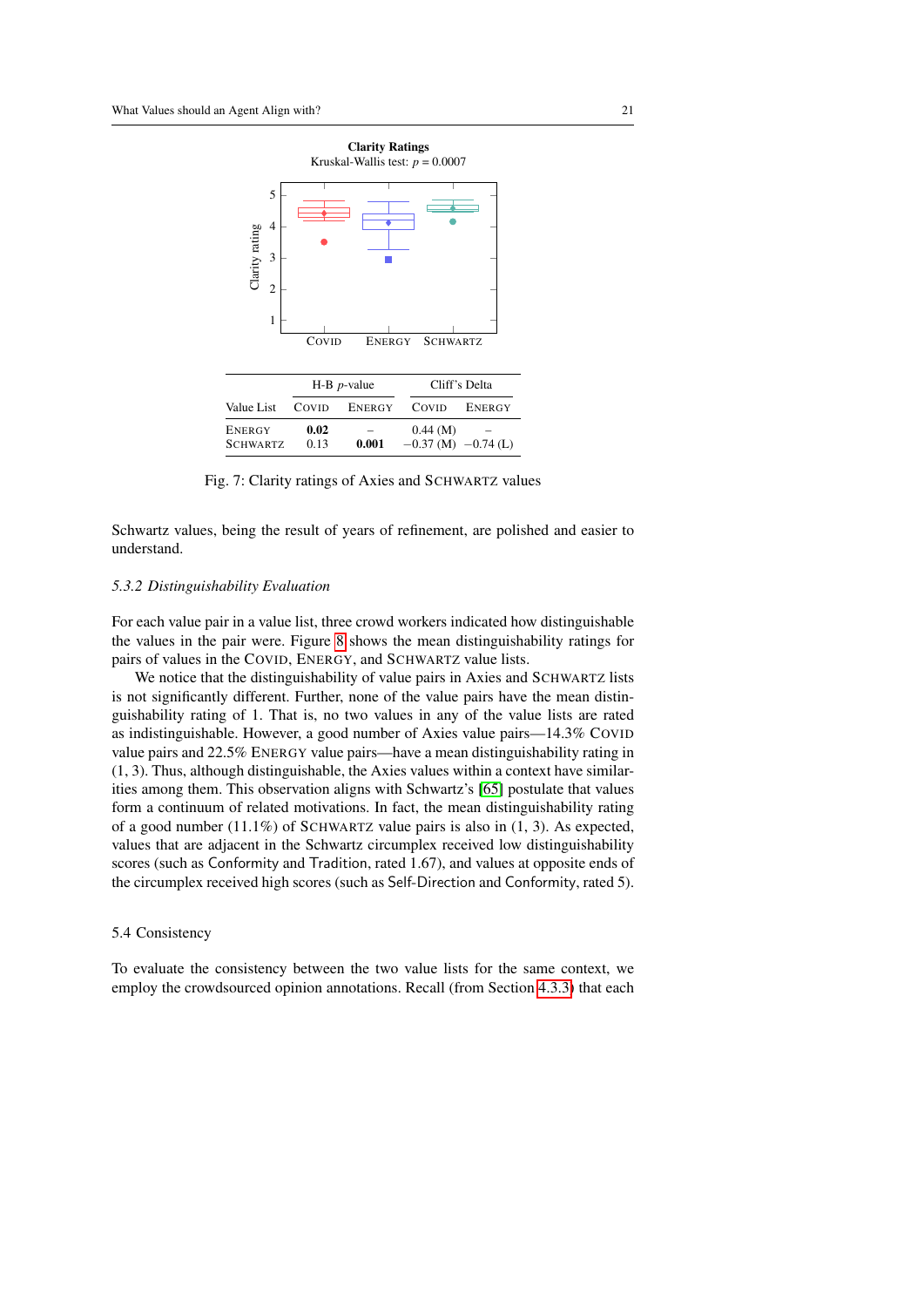<span id="page-21-0"></span>

Fig. 8: Distinguishability ratings of Axies and SCHWARTZ values

of the 100 opinions selected for each context was annotated by three crowd workers with the Axies value lists generated for that context. We consider an opinion *o* as annotated with a value *v* if at least two of the three annotations for *o* include *v*.

Let  $v_1 \in \text{CovID-G1}$  and  $v_2 \in \text{CovID-G2}$ , and  $O_1$  and  $O_2$  be the set of opinions annotated with  $v_1$  and  $v_2$ , respectively. Then, we measure the association between the two values as the Jaccard similarity between their opinion annotations:

$$
J(v_1, v_2) = \frac{|O_1 \cap O_2|}{|O_1 \cup O_2|} \tag{2}
$$

For each value in one value list for a context, Figure [9](#page-22-1) shows the closest value in the other list for the context, to emphasize the associations between the two lists.

Although value lists for the same context are not identical, we observe that each value in one list for a context is associated (has a non-zero Jaccard similarity) with at least one value in the other list for that context. In some cases, the association is apparent from the value names, e.g., Economic prosperity  $\in$  COVID-G1 and Economic security  $\in$  COVID-G2. In some cases, despite differences in the names, the values capture similar motivations, e.g., Planning for rainy days ∈ ENERGY-G1 and Technical reliability  $\in$  ENERGY-G2, capture the same motivational goal of planning for unforeseen circumstances. In some cases, the motivation behind a value in a list was distributed over more than one value in the other list. For example, Fairness  $\in$ ENERGY-G2 is captured by Equal opportunities and Regional benefits ∈ ENERGY-G1. In essence, no value is conceptually exclusive to one value list within a context.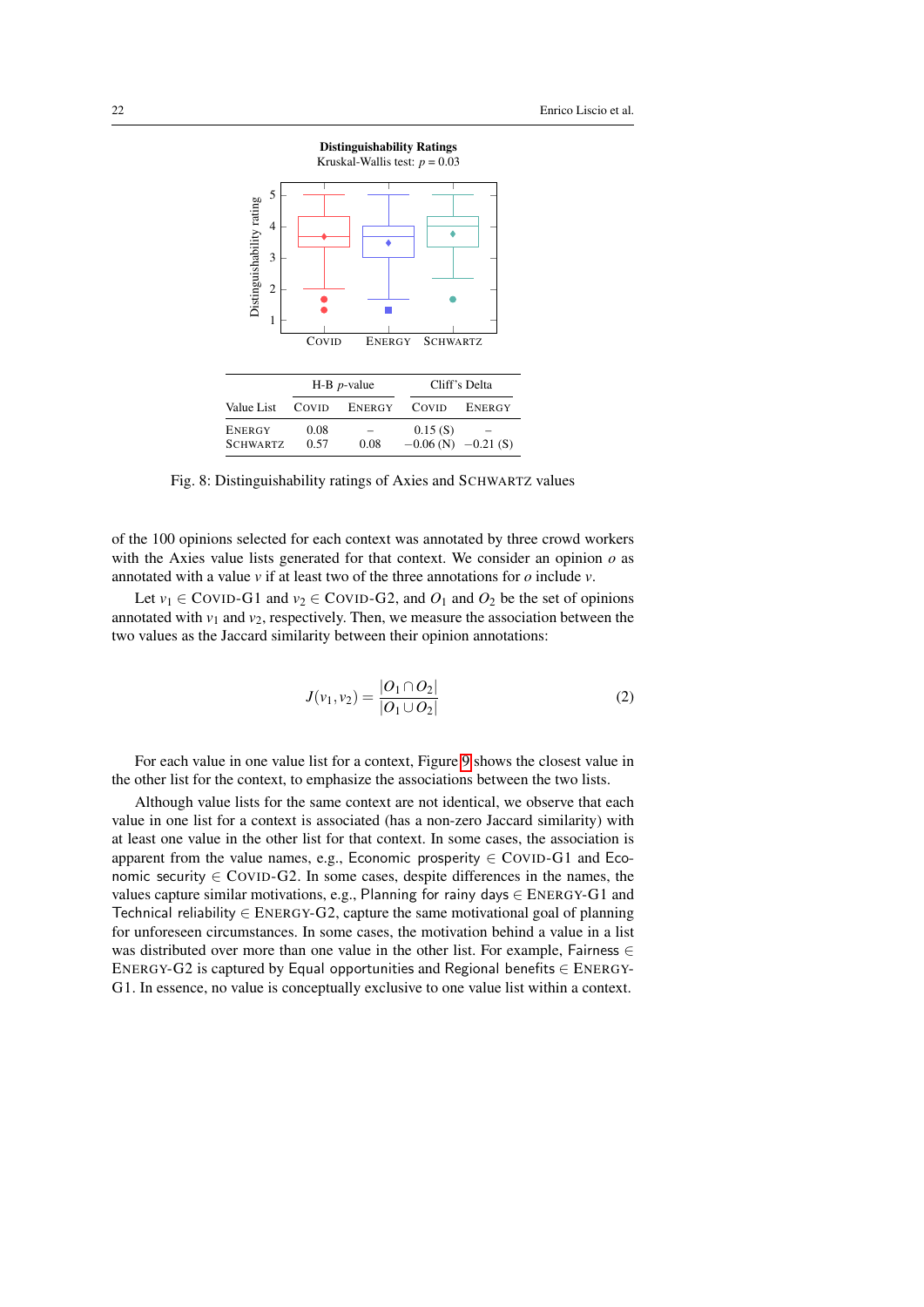<span id="page-22-1"></span>

x-axis: *v*<sup>1</sup> ∈ ENERGY-G1; y-axis: *v*<sup>2</sup> ∈ ENERGY-G2



Fig. 9: Association between G1 and G2 value lists

### <span id="page-22-0"></span>5.5 Relationship

Recall that, similar to Axies value annotations, each of the 100 opinions selected for each context was also annotated by three annotators with the SCHWARTZ value list, resulting in the COVID-SCHWARTZ and ENERGY-SCHWARTZ annotations. To investigate the relationship between Axies and SCHWARTZ value lists, we employ an approach similar to the consistency evaluation (Section [5.4\)](#page-20-0). That is, based on the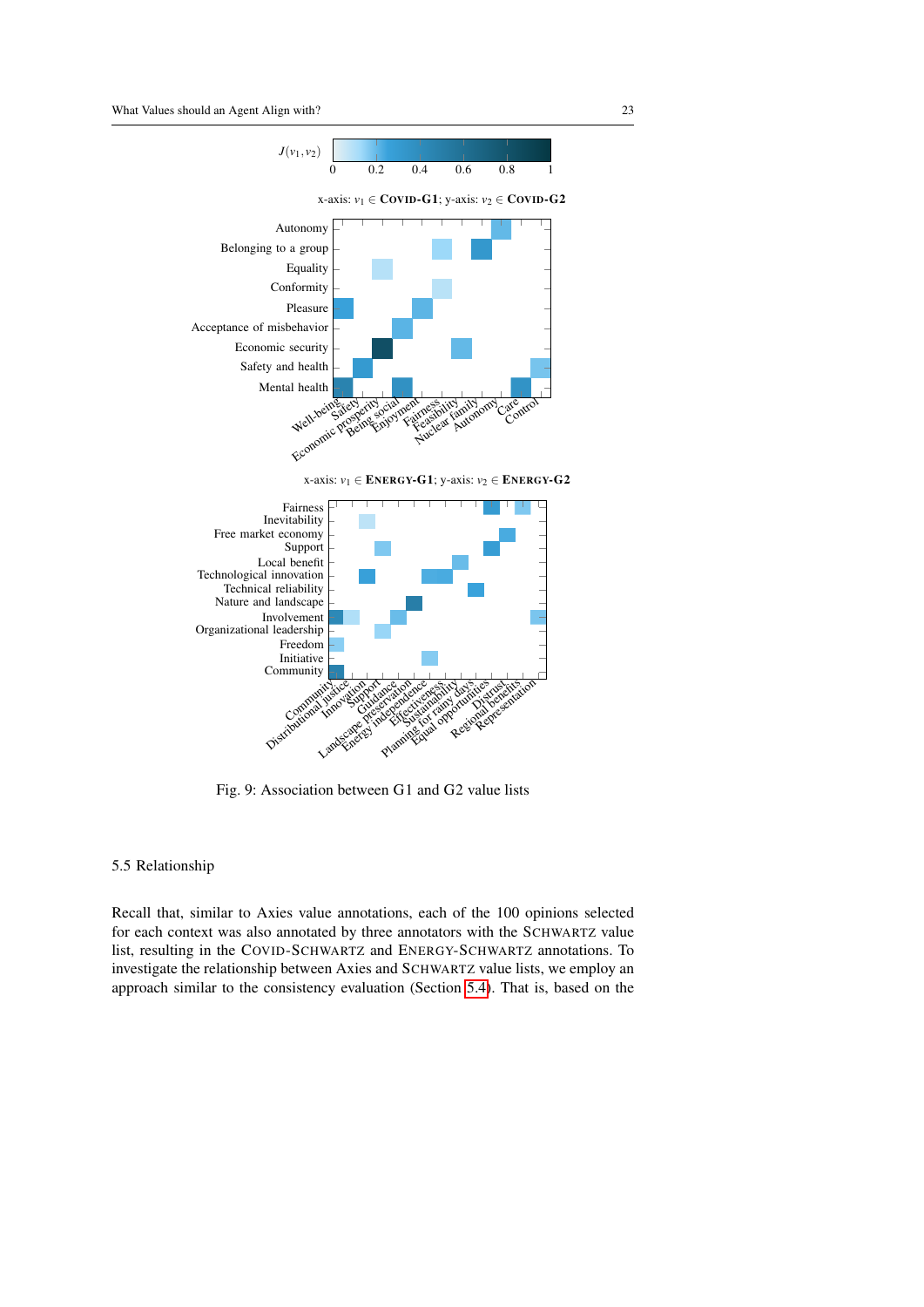annotations on the same set of opinions, we compute the Jaccard similarity between two values in different value lists as depicted in Figures [10](#page-23-0) and [11.](#page-24-0)

<span id="page-23-0"></span>



Fig. 10: Association between Axies and SCHWARTZ values in the COVID context

First, we observe that, each SCHWARTZ value has an association (non-zero Jaccard similarity) with at least one Axies value in each of the four Axies value lists, except for the SCHWARTZ value of Conformity which has no association in the ENERGY-G2 list. However, the intensity of association is low, overall. For instance, the SCHWARTZ values of Achievement and Conformity in the COVID context, and Stimulation and Tradition in the ENERGY context have negligible association with values in both Axies lists generated for those respective contexts.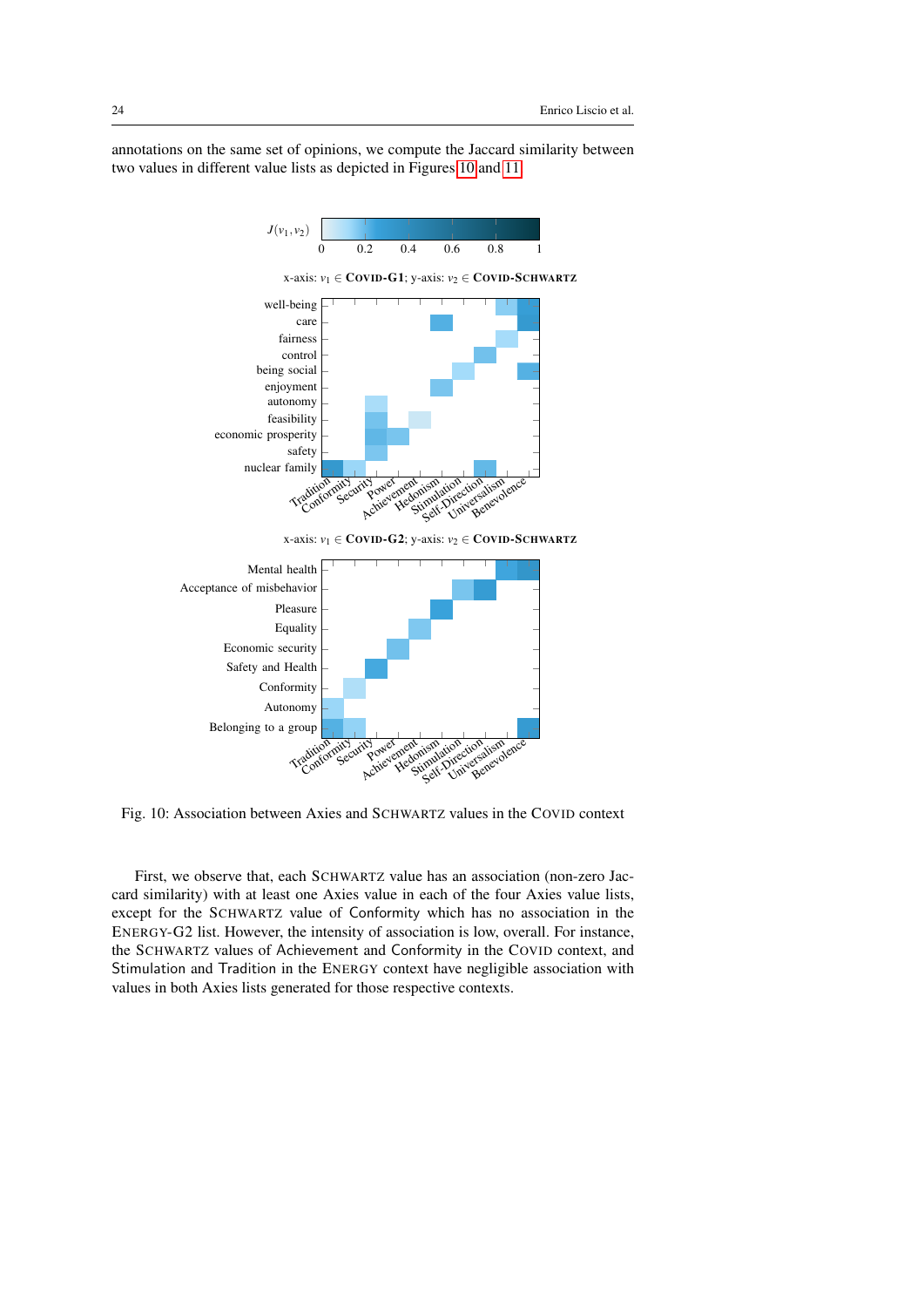<span id="page-24-0"></span>

n<sup>t</sup><br>Jonismation<br>Stimulation cives<br>Stimulation

Fig. 11: Association between Axies and SCHWARTZ values in the ENERGY context

Second, we notice that some SCHWARTZ values have one-to-many relationships with Axies values. This can be clearly observed in the ENERGY context, where SCHWARTZ values such as Self-Direction and Universalism have multiple matches with both Axies lists. The expected behavior can be also partly observed in the relationship between COVID-G1 and SCHWARTZ value lists (e.g., Security and Benevolence). However, it is less evident in the comparison between COVID-G2 and SCHWARTZ values, where it can only be partially noticed (e.g., Benevolence).

The results above suggest that the relationship between Schwartz and Axies values depends on the context for which the Axies values are generated. In our case, since ENERGY is a specialized context, only a few general Schwartz values have clear and multiple associations with the context-specific Axies values. In contrast,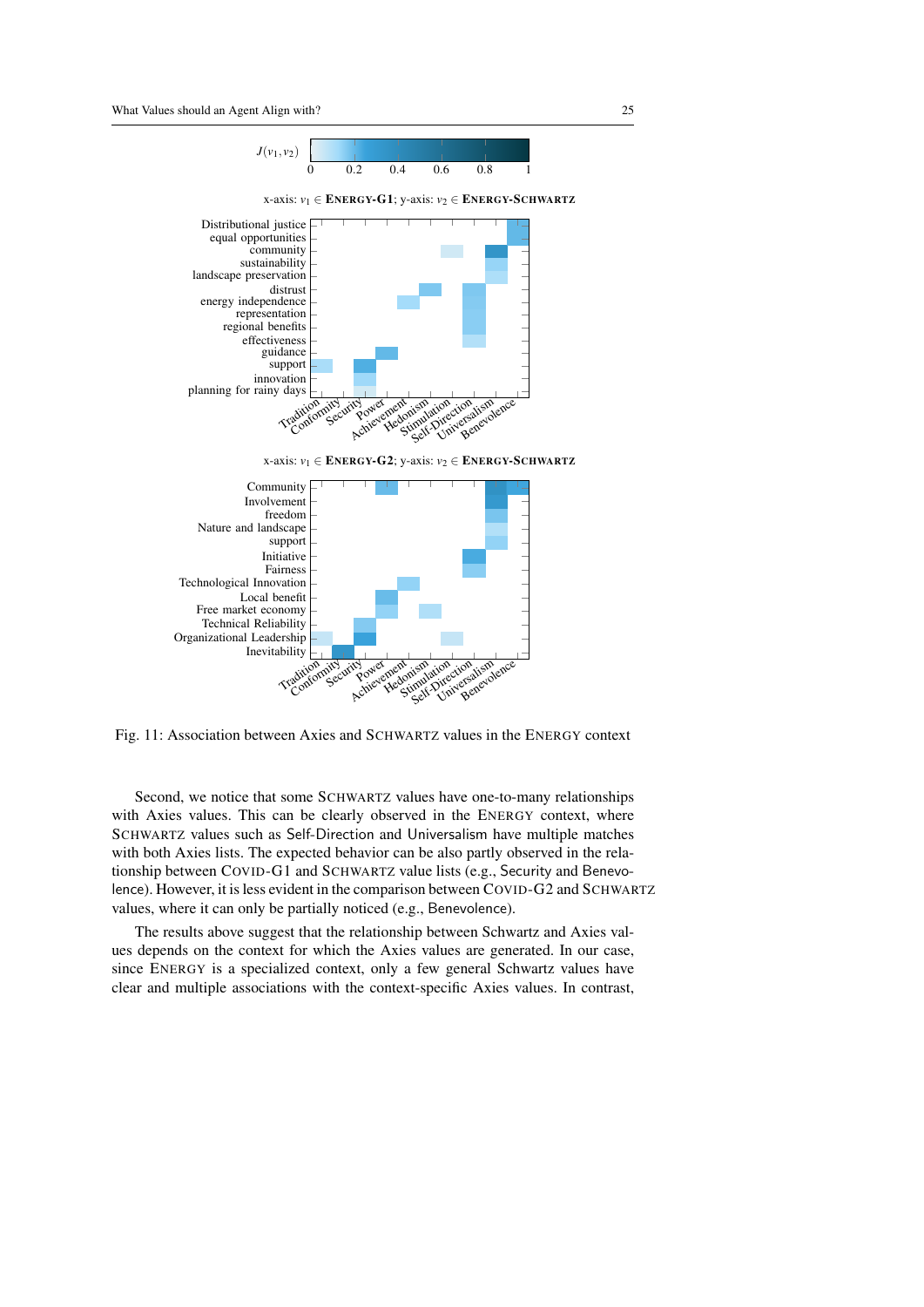since the COVID context covers many aspects of life, the Axies values generated for this context have more association with the general Schwartz values.

## 5.6 Application

To assess the application of the value lists, we analyze the opinion annotations. Figure [12](#page-25-0) shows the number of annotations per opinion with Axies and SCHWARTZ value lists. In both contexts, the Axies values were annotated significantly more often than the SCHWARTZ values. This suggests that the Axies values are easier to recognize than the SCHWARTZ values in the opinions collected in a context.

<span id="page-25-0"></span>

Fig. 12: Number of annotations with values belonging to a value list

Subsequently, we compare the Inter-Rater Reliability (IRR), measured via Fleiss' Kappa, of the annotations with the value lists. Figure [13](#page-26-0) presents the aggregated IRR [\[28\]](#page-31-8) for Axies and SCHWARTZ values (Appendix B.2.3 includes IRR for each value).

The IRR is significantly higher for Axies values compared to SCHWARTZ values in both contexts. The average agreement with the SCHWARTZ values is poor, with only two values reaching a fair agreement. In contrast, a large number Axies values is annotated with a fair agreement and some Axies values reach substantial agreement. This suggests that the annotators interpret Axies values more consistently than the (general) Schwartz values, which is desirable in concrete applications of values.

The IRR is low for all value lists, which can be attributed to the inherent difficulty of annotating values [\[33\]](#page-31-10), especially for untrained crowd workers. Further, some values were annotated only a few times, rendering the agreement difficult to evaluate.

### 5.7 Threats to Validity

We identify three main types of threats to the validity of our findings according to the classification by Cook and Campbell [\[13\]](#page-30-12).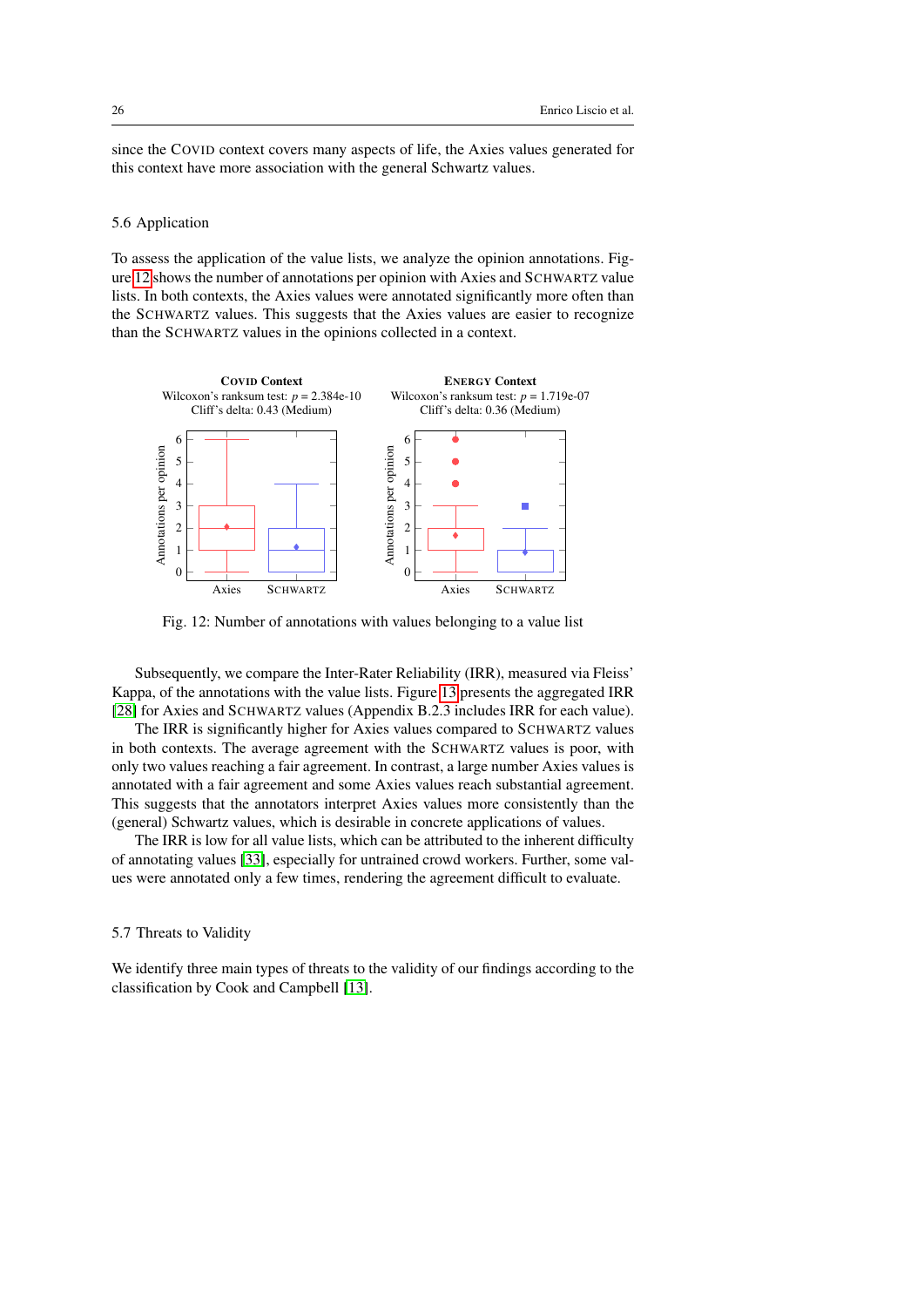<span id="page-26-0"></span>

Fig. 13: Inter-Rater Reliability of annotations with Axies and SCHWARTZ values

Conclusion Validity concerns the ability to draw correct conclusions from the outcome of an experiment. To answer the RQs on the specificity, comprehensibility, and application of value list, we employ rigorous statistical methods, validating the underlying assumptions (e.g., normality assumption for *t*-test) and performing necessary post-hoc analyses (e.g., correcting *p*-values during multiple comparisons). Thus, the findings on these RQs are robust. However, we could not perform statistical analyses in answering the RQs on the consistency and relationship between the value lists. Although our qualitative analyses yield valuable insights on these RQs, we recognize that these findings must be validated again via better experiment designs.

Internal Validity concerns the influences that may affect the independent variables under study with respect to causality. The subjective interpretation of values is a natural threat to validity in all our experiments. For example, the differences we observe among value lists may be influenced by the differences in the value conceptions of the annotators. The Axies methodology seeks to mitigate this threat by including the consolidation phase, where the annotators discuss their differences in interpretation. Further, in our experiments, we employ two groups of annotators and two contexts to reduce the effect of subjectivity.

External Validity concerns the limits to generalize the results of our experiment. The small number of annotators who performed the Axies methodology and the limited number of contexts under analysis may reduce the generalizability of our conclusions. First, we required the annotators who performed the Axies methodology (as in Experiment 1) and the policy experts who evaluated context-specificity (as in Experiment 2) to be familiar with the concept of values. Our subjects in these experiments met this requirement but they were all highly educated, living in the Netherlands, and aged between 20 and 35. Thus, the effects of a larger difference in the value annotators' and policy experts' education, residence, and age on findings on Experiments 1 and 2 remains to be studied. In Experiment 3, we evaluated the features of the values with the help of laypeople, employing a sample of 72 annotators. Although these annotators are from diverse backgrounds (Appendix A.3.1 provides an overview of the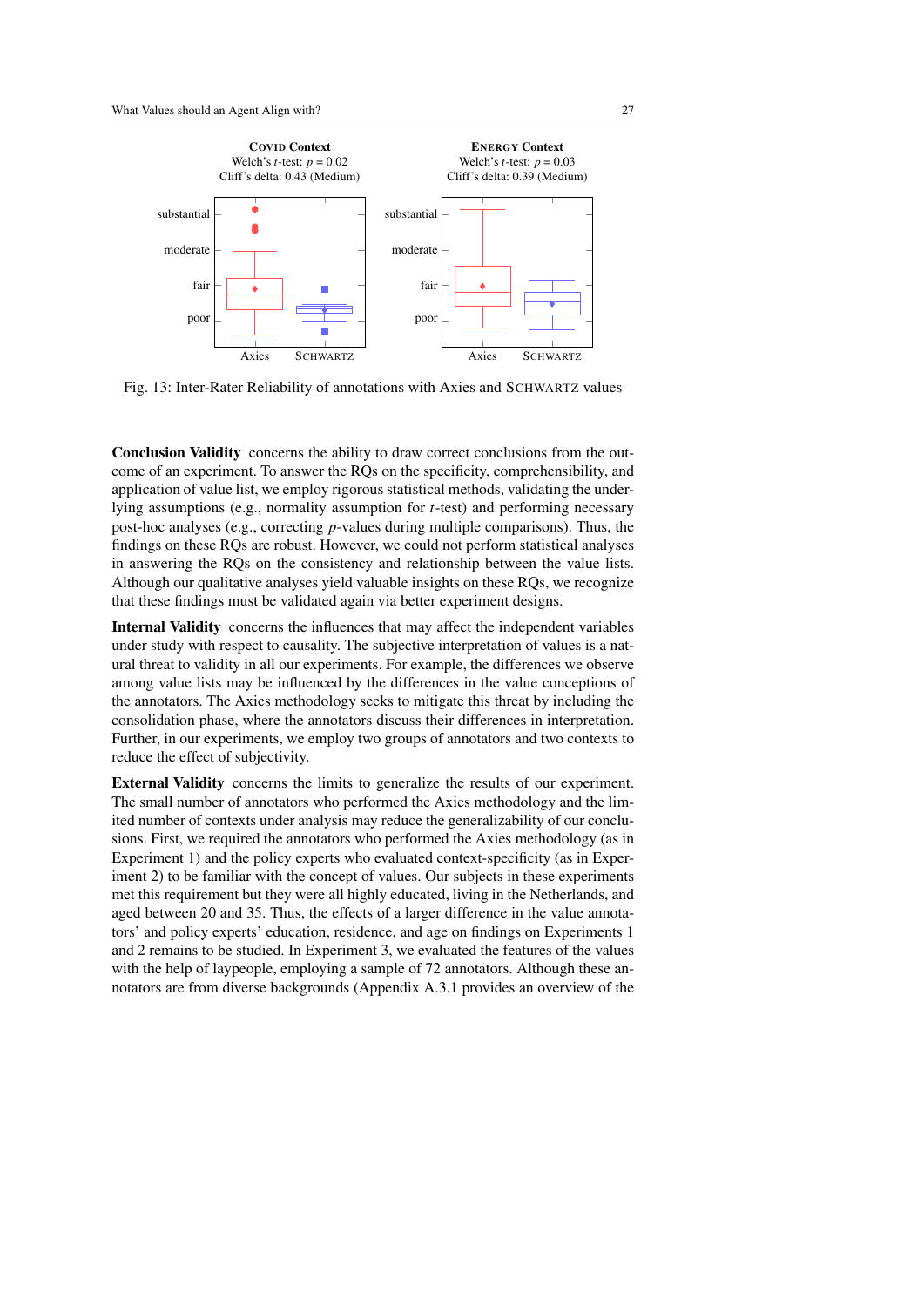annotators' demographics), the sample of annotators is not representative of the real population, e.g., the majority of the annotators in the sample are from Europe. Thus, additional experiments with a more representative set of annotators are necessary to generalize the results to a larger population. Third, the experiments have shown slight variations of outcomes across different contexts (Sections [5.2,](#page-17-1) [5.3,](#page-19-0) and [5.5\)](#page-22-0). Further experiments on a varied array of contexts would help in determining the generalizability of our findings. Finally, we compare the Axies value lists with only one list of general values, the Schwartz value list. However, there are other lists of general values, such as Gouveia et al. [\[26\]](#page-30-13), Hofstede [\[30\]](#page-31-11), and Inglehart [\[35\]](#page-31-12). Although there are similarities and differences among these value lists, empirical data on comparisons of general value lists is sparse [\[29\]](#page-31-6). Thus, the generalizability of our findings to general value lists other than the Schwartz value list remains to be studied.

## <span id="page-27-0"></span>6 Conclusions and Future Directions

Axies combines human and artificial intelligence to yield context-specific values. In a specific context, e.g., driving, context-specific values can be more effective in explaining and predicting human behavior than general values [\[77\]](#page-35-3). An autonomous driving agent can concretely elicit its passengers' preferences over driving-specific values (e.g., safety and efficiency) to tailor the driving experience.

Our experiments highlight important properties of Axies and the trade-offs between context-specific and general values. First, Axies yields values that are *comprehensible* (clear and distinct) to the end users. Comprehensibility is important for an agent to (1) elicit value preferences from users, e.g., by asking whether mental health is more important to a user than conformity in a context, and (2) explain that the agent made a certain decision because the agent inferred, e.g., fairness as more important to the user than regional benefits in the decision context. However, based on value annotators' feedback and crowd distinguishability results, we observe that values in a context have similarities since they form a motivational continuum. An interesting research direction is to identify and visualize a value continuum (e.g., as a circumplex [\[65\]](#page-34-0)) from a list of context-specific values. We conjecture that such a visualization would support the process of building a cohesive value list.

Second, as a methodology, we expect Axies to yield reproducible results. Following Axies to annotate an opinion corpus should yield *consistent* value lists independent of the annotators. However, considering the subjective judgements involved, we do not expect a value list produced for a context by one group to be identical to the value list produced by another group. As expected, the value lists generated for the same context by different groups of annotators are not identical but consistent in that each value in one list is associated with one or more values in the other list.

Third, a key result from our experiments is that Axies yields *context-specific* values as it set out to. Specifically, we observe that the values identified for a context are more useful for decision making in that context than in another context. However, some context-specific values are more broadly applicable than others.

Fourth, we perform an empirical comparison between the context-specific (Axies) values and general (Schwartz) values. Our results indicate that Axies values are in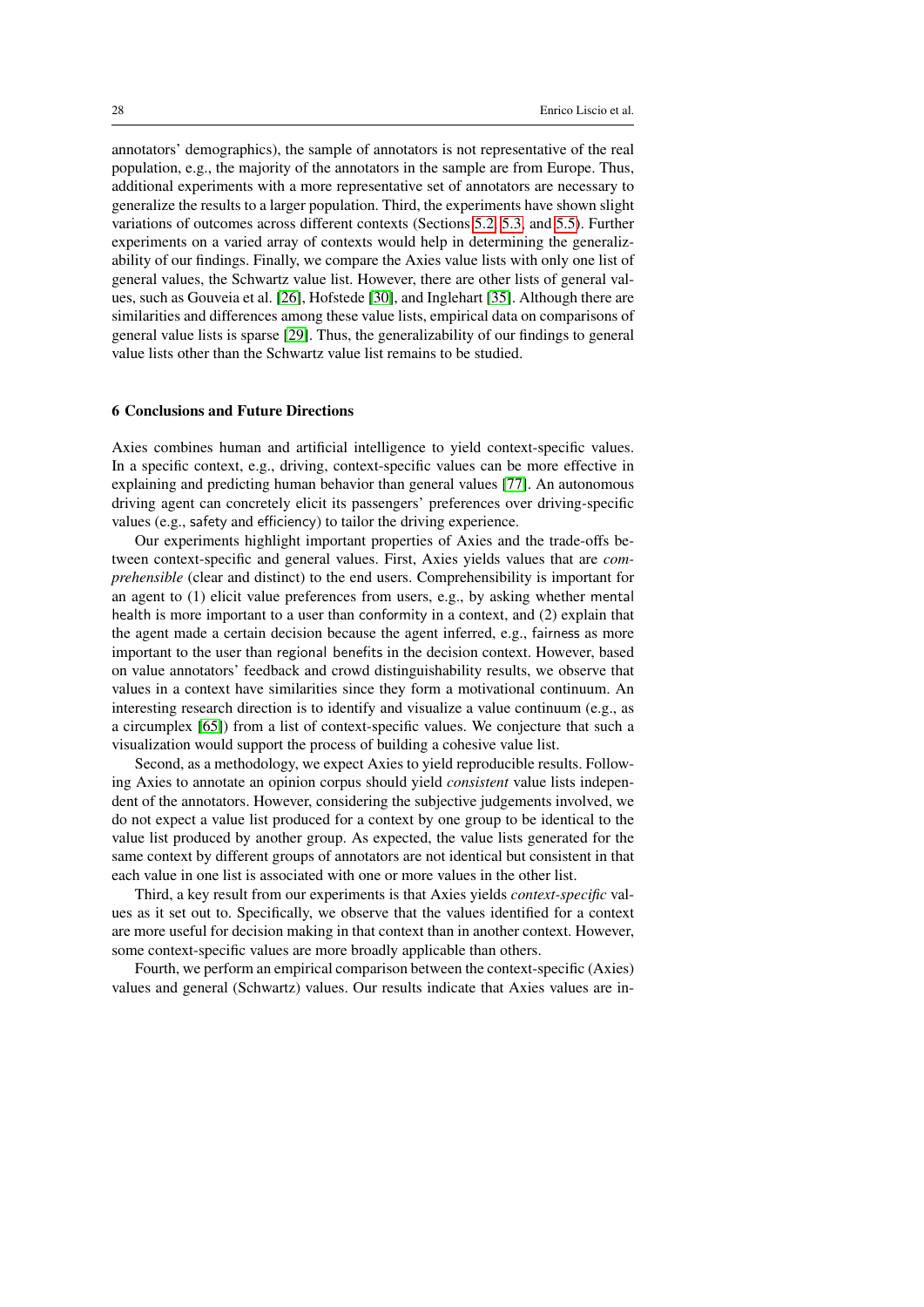deed more context-specific, but slightly less clear to laypeople than Schwartz values. However, when put to the concrete *application* of value annotation, the same laypeople annotate Axies values more often and with higher agreement. This illustrates the suitability of context-specific values for practical applications.

Finally, we explore the *relationship* between Axies and Schwartz values. Our results show that only a few Schwartz values have a clear correspondence to Axies values (i.e., only the Schwartz values that are relevant to the context), and that values with a clear correspondence are often related to multiple Axies values that describe them in a more fine-grained manner in the context. However, we suggest performing more extensive experiments to validate these findings on a varied set of contexts.

Identifying context-specific values is a significant effort. Axies simplifies this process and systematically guides the annotators, who need not be design experts. An interesting future direction is to analyze the benefits of NLP and active learning on the overall process (e.g., by comparing Axies to a baseline without the AI components). Further, in our experiments, the annotators followed the Axies steps one time. In practice, Axies can be used in an agile manner with multiple exploration-consolidation sprints with feedback from evaluations in between the sprints.

Axies starts with the assumption that the context for which values are to be identified is already defined. However, defining a context, in itself, is a significant challenge and an essential step in engineering ethical agents [\[1\]](#page-29-10). A context may incorporate a variety of spatio-temporal and social elements that influence the interactions among users and agents [\[2\]](#page-29-11). Thus, it is important that the opinion corpus Axies employs is representative of the intended context. For example, in our experiments, the COVID corpus contains the opinions of the residents of a country. Thus, the resulting values are applicable to the residents, but they may not be adequate to capture the values of the healthcare providers (another stakeholder group; thus, a different context). An interesting direction is to employ Axies to compare and contrast contexts. That is, given the Axies value lists for two contexts, the differences between the values in the two lists may indicate the differences between the two contexts.

Value alignment is a long-term research priority for beneficial and robust AI [\[63\]](#page-34-1). Our research supports a crucial step in the creation of value-aligned artificial agents the identification of the values that an agent ought to align with. The values identified via our method can serve as the vocabulary for addressing additional challenges of value alignment such as the translation of values into norms and behaviors [\[67\]](#page-34-10) and the verification of value adherence to norms [\[75\]](#page-34-8). To this end, a repository of values where values are linked with contexts and opinions would be valuable. Given such a repository, designers and developers can reuse values suitable for their contexts and an agent can automatically pick relevant values for a decision context.

Acknowledgements This research was (partially) funded by the Hybrid Intelligence Center, a 10-year programme funded by the Dutch Ministry of Education, Culture and Science through the Netherlands Organisation for Scientific Research.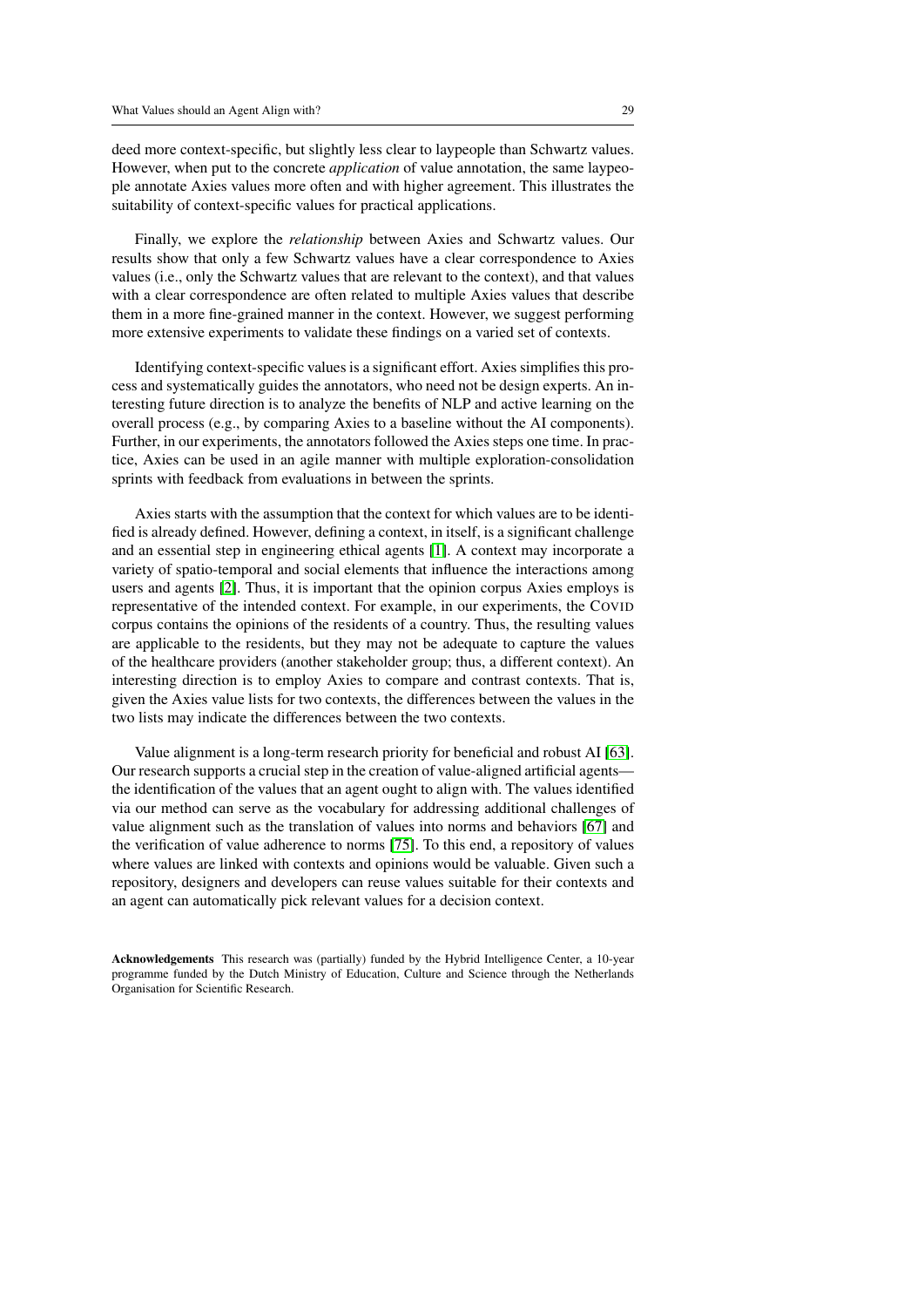## References

- <span id="page-29-10"></span>1. N. Ajmeri, H. Guo, P. K. Murukannaiah, and M. P. Singh. Designing ethical personal agents. *IEEE Internet Computing*, 22(2):16–22, Mar. 2018. ISSN 1089- 7801. doi: 10.1109/MIC.2018.022021658.
- <span id="page-29-11"></span>2. N. Ajmeri, H. Guo, P. K. Murukannaiah, and M. P. Singh. Robust norm emergence by revealing and reasoning about context: Socially intelligent agents for enhancing privacy. In *Proceedings of the 27th International Joint Conference on Artificial Intelligence*, IJCAI '18, pages 28–34, Stockholm, July 2018.
- <span id="page-29-2"></span>3. N. Ajmeri, H. Guo, P. K. Murukannaiah, and M. P. Singh. Elessar: Ethics in norm-aware agents. In *Proceedings of the 19th International Conference on Autonomous Agents and MultiAgent Systems*, AAMAS '20, pages 16–24, Auckland, New Zealand, 2020. IFAAMAS.
- <span id="page-29-0"></span>4. Z. Akata, D. Balliet, M. de Rijke, F. Dignum, V. Dignum, G. Eiben, A. Fokkens, D. Grossi, K. Hindriks, H. Hoos, H. Hung, C. J. M. Jonker, C. Monz, M. Neerincx, F. Oliehoek, H. Prakken, S. Schlobach, L. van der Gaag, F. van Harmelen, H. van Hoof, B. van Riemsdijk, A. van Wynsberghe, R. Verbrugge, B. Verheij, P. Vossen, and M. Welling. A research agenda for hybrid intelligence: Augmenting human intellect with collaborative, adaptive, responsible, and explainable artificial intelligence. *Computer*, 53(8):18–28, 2020.
- <span id="page-29-8"></span>5. H. Aldewereld, V. Dignum, and Y.-H. Tan. *Design for Values in Software Development*. Springer Netherlands, 2015. doi: 10.1007/978-94-007-6970-0 15.
- <span id="page-29-6"></span>6. O. Araque, L. Gatti, and K. Kalimeri. MoralStrength: Exploiting a moral lexicon and embedding similarity for moral foundations prediction. *Knowledge-Based Systems*, 191(3):105184, 2020.
- <span id="page-29-1"></span>7. A. Balakrishnan, D. Bouneffouf, N. Mattei, and F. Rossi. Incorporating behavioral constraints in online ai systems. In *Proceedings of the Thirty-Third AAAI Conference on Artificial Intelligence*, AAAI '19, pages 3–11, Honolulu, Hawaii, USA, 2019. AAAI Press. doi: 10.1609/aaai.v33i01.33013.
- <span id="page-29-5"></span>8. S. Basu, A. Banerjee, and R. J. Mooney. Active semi-supervision for pairwise constrained clustering. In *Proceedings of the 2004 SIAM International Conference on Data Mining*, SDM '04, pages 333–344, Orlando, Florida, USA, 2004. Society for Industrial and Applied Mathematics. doi: 10.1137/1.9781611972740. 31.
- <span id="page-29-7"></span>9. R. L. Boyd, S. R. Wilson, J. W. Pennebaker, M. Kosinski, D. J. Stillwell, and R. Mihalcea. Values in words: Using language to evaluate and understand personal values. In *Proceedings of the 9th International Conference on Web and Social Media*, ICWSM '15, pages 31–40, Oxford, UK, 2015. AAAI Press.
- <span id="page-29-4"></span>10. K. Chhogyal, A. Nayak, A. Ghose, and H. K. Dam. A Value-based Trust Assessment Model for Multi-agent Systems. In *International Joint Conference on Artificial Intelligence*, IJCAI '19, pages 194–200, 2019. doi: 10.24963/ijcai.2019/28.
- <span id="page-29-9"></span>11. N. Cliff. *Ordinal methods for behavioral data analysis*. Psychology Press, Hove, East Sussex, UK, 2014.
- <span id="page-29-3"></span>12. V. Conitzer, W. Sinnott-Armstrong, J. S. Borg, Y. Deng, and M. Kramer. Moral decision making frameworks for artificial intelligence. In *Proceedings of the Thirty-First AAAI Conference on Artificial Intelligence*, AAAI '17, pages 4831–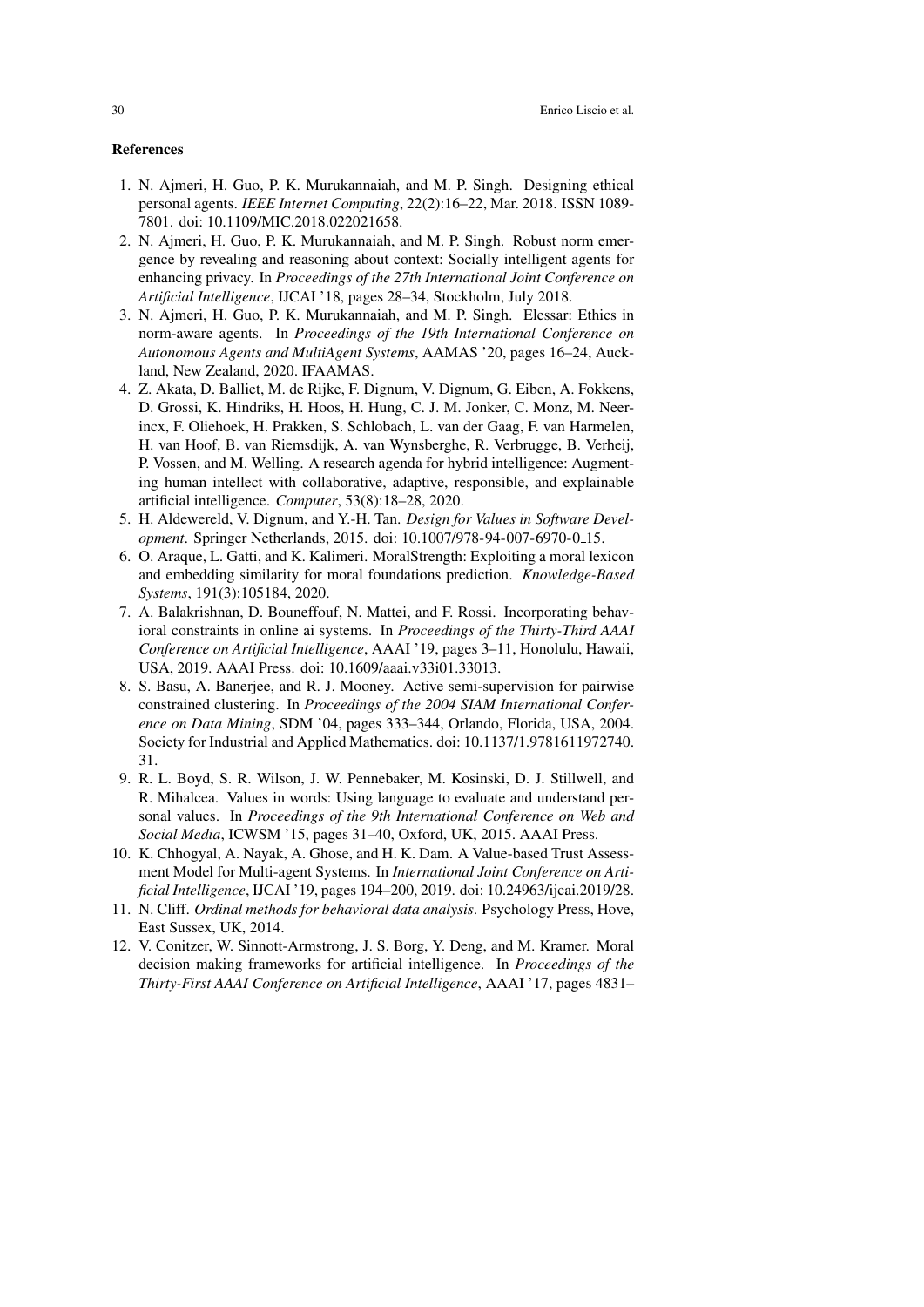4835, San Francisco, California, USA, 2017. AAAI Press.

- <span id="page-30-12"></span>13. T. Cook and D. Campbell. *Quasi-experimentation – Design and Analysis Issues for Field Settings*. Houghton Mifflin Company, Beston, USA, 1979.
- <span id="page-30-1"></span>14. S. Cranefield, M. Winikoff, V. Dignum, and F. Dignum. No pizza for you: Valuebased plan selection in bdi agents. In *Proceedings of the Twenty-Sixth International Joint Conference on Artificial Intelligence*, IJCAI '17, pages 178–184, Melbourne, Australia, 2017. International Joint Conferences on Artificial Intelligence Organization. doi: 10.24963/ijcai.2017/26.
- <span id="page-30-4"></span>15. G. Datler, W. Jagodzinski, and P. Schmidt. Two theories on the test bench: Internal and external validity of the theories of Ronald Inglehart and Shalom Schwartz. *Social Science Research*, 42(3):906–925, 2013. doi: 10.1016/j. ssresearch.2012.12.009.
- <span id="page-30-3"></span>16. J. de Wet, D. Wetzelhütter, and J. Bacher. Revisiting the trans-situationality of values in Schwartz's Portrait Values Questionnaire. *Quality and Quantity*, 53(2): 685–711, 2018. doi: 10.1007/s11135-018-0784-8.
- <span id="page-30-10"></span>17. M. Delacre, D. Lakens, and C. Leys. Why psychologists should by default use Welch's t-Test instead of Student's t-Test. *International Review of Social Psychology*, 30(1):92–101, 2017. doi: 10.5334/irsp.82.
- <span id="page-30-9"></span>18. C. Detweiler and M. Harbers. Value stories: Putting human values into requirements engineering. *CEUR Workshop Proceedings*, 1138:2–11, 2014.
- <span id="page-30-11"></span>19. O. J. Dunn. Multiple Comparisons Using Rank Sums. *Technometrics*, 6(3): 241–252, 1964. doi: 10.1080/00401706.1964.10490181.
- <span id="page-30-8"></span>20. M. A. Ferrario, W. Simm, S. Forshaw, A. Gradinar, M. T. Smith, and I. Smith. Values-first SE: Research principles in practice. *Proceedings of the 38th International Conference on Software Engineering*, pages 553–562, 2016. doi: 10.1145/2889160.2889219.
- <span id="page-30-7"></span>21. B. Friedman and D. G. Hendry. The envisioning cards: A toolkit for catalyzing humanistic and technical imaginations. In *Proceedings of the SIGCHI Conference on Human Factors in Computing Systems*, pages 1145–1148, 2012. doi: 10.1145/2207676.2208562.
- <span id="page-30-2"></span>22. B. Friedman, P. H. Kahn, and A. Borning. Value sensitive design and information systems. In *The Handbook of Information and Computer Ethics*, pages 69–101. John Wiley & Sons, Inc., Hoboken, New Jersey, USA, 2008. doi: 10.1002/9780470281819.ch4.
- <span id="page-30-0"></span>23. I. Gabriel. Artificial Intelligence, Values, and Alignment. *Minds and Machines*, 30(3):411–437, 2020. doi: 10.1007/s11023-020-09539-2.
- <span id="page-30-6"></span>24. J. Garten, J. Hoover, K. M. Johnson, R. Boghrati, C. Iskiwitch, and M. Dehghani. Dictionaries and distributions: Combining expert knowledge and large scale textual data content analysis: Distributed dictionary representation. *Behavior Research Methods*, 50(1):344–361, 2018. doi: 10.3758/s13428-017-0875-9.
- <span id="page-30-5"></span>25. B. G. Glaser and A. L. Strauss. *The Discovery of Grounded Theory*. Aldine Publishing, Chicago, Illinois, USA, 1967.
- <span id="page-30-13"></span>26. V. V. Gouveia, T. L. Milfont, and V. M. Guerra. Functional theory of human values: Testing its content and structure hypotheses. *Personality and Individual Differences*, 60:41–47, 2014. ISSN 0191-8869. doi: https://doi.org/10.1016/j. paid.2013.12.012.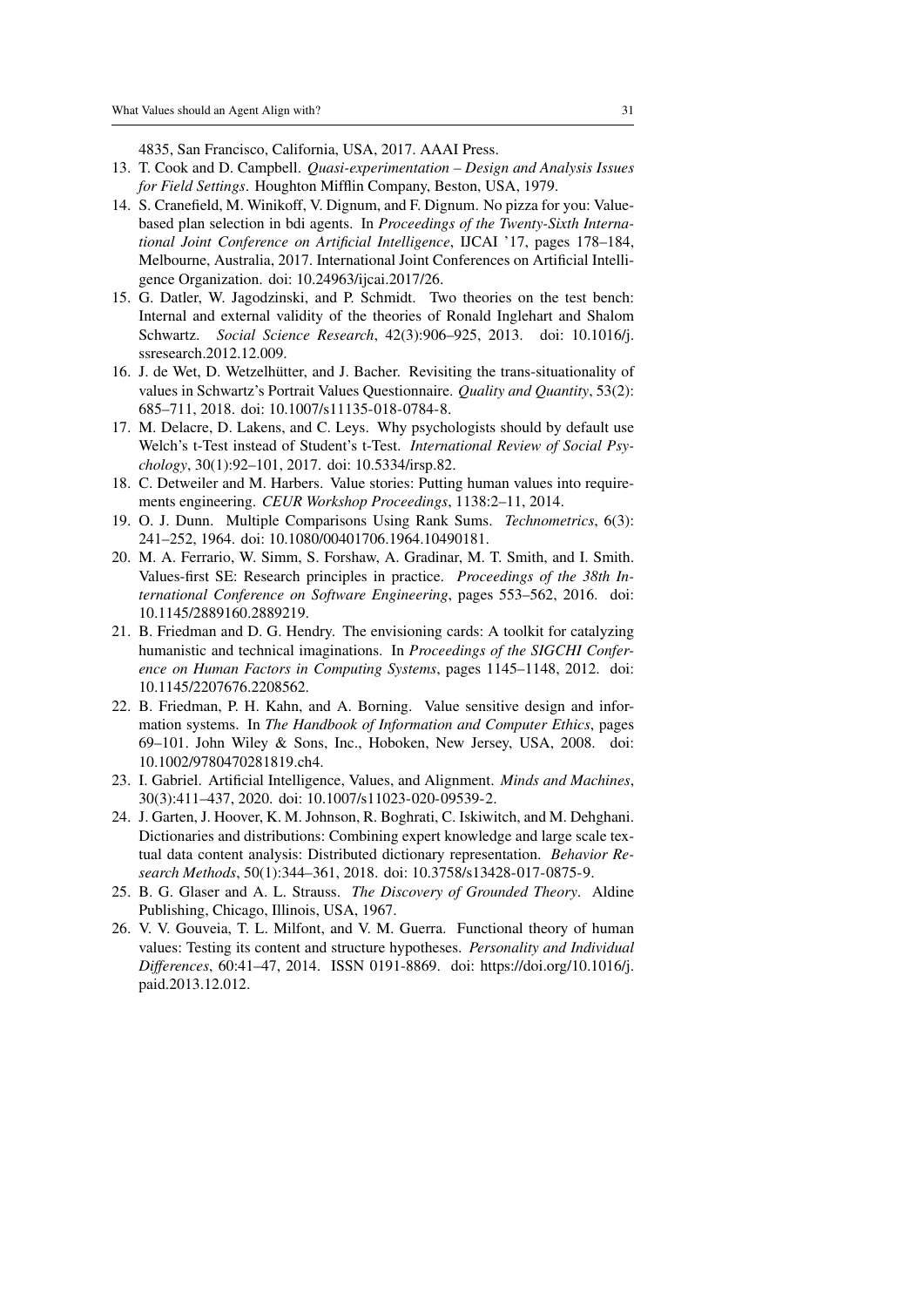- <span id="page-31-0"></span>27. J. Graham, J. Haidt, and B. A. Nosek. Liberals and conservatives rely on different sets of moral foundations. *Journal of Personality and Social Psychology*, 96(5): 1029–1046, 2009. doi: 10.1037/a0015141.
- <span id="page-31-8"></span>28. K. A. Hallgren. Computing inter-rater reliability for observational data: An overview and tutorial. *Tutorials in Quantitative Methods for Psychology*, 8(1): 23–34, 2012.
- <span id="page-31-6"></span>29. P. H. Hanel, L. F. Litzellachner, and G. R. Maio. An empirical comparison of human value models. *Frontiers in Psychology*, 9(SEP):1–14, 2018. doi: 10.3389/ fpsyg.2018.01643.
- <span id="page-31-11"></span>30. G. Hofstede. Dimensionalizing cultures: The hofstede model in context. *Online Readings in Psychology and Culture*, 2(1):1–26, 2011.
- <span id="page-31-9"></span>31. M. Hollander and D. A. Wolfe. *Nonparametric Statistical Methods*. Wiley, New York, USA, 1999.
- <span id="page-31-4"></span>32. J. Hoover, K. Johnson, R. Boghrati, J. Graham, and M. Dehghani. Moral framing and charitable donation: integrating exploratory social media analyses and confirmatory experimentation. *Collabra: Psychology*, 4(1):1–18, 2018. doi: 10.1525/collabra.129.
- <span id="page-31-10"></span>33. J. Hoover, G. Portillo-Wightman, L. Yeh, S. Havaldar, A. M. Davani, Y. Lin, B. Kennedy, M. Atari, Z. Kamel, M. Mendlen, G. Moreno, C. Park, T. E. Chang, J. Chin, C. Leong, J. Y. Leung, A. Mirinjian, and M. Dehghani. Moral Foundations Twitter Corpus: A Collection of 35k Tweets Annotated for Moral Sentiment. *Social Psychological and Personality Science*, 11(8):1057–1071, 2020. doi: 10.1177/1948550619876629.
- <span id="page-31-5"></span>34. F. R. Hopp, J. T. Fisher, D. Cornell, R. Huskey, and R. Weber. The extended Moral Foundations Dictionary (eMFD): Development and applications of a crowd-sourced approach to extracting moral intuitions from text. *Behavior Research Methods*, pages 1–23, 2020. doi: 10.3758/s13428-020-01433-0.
- <span id="page-31-12"></span>35. R. Inglehart. Modernization and postmodernization in 43 societies. In *Modernization and Postmodernization*, pages 67–107. Princeton University Press, 1997.
- <span id="page-31-7"></span>36. M. Junczys-Dowmunt, R. Grundkiewicz, T. Dwojak, H. Hoang, K. Heafield, T. Neckermann, F. Seide, U. Germann, A. F. Aji, N. Bogoychev, A. F. T. Martins, and A. Birch. Marian: Fast neural machine translation in C++. In *Proceedings of ACL 2018, System Demonstrations*, ACL '18, pages 116–121, Melbourne, Australia, 2018. Association for Computational Linguistics. doi: 10.18653/v1/P18-4020.
- <span id="page-31-1"></span>37. C. A. Le Dantec, E. S. Poole, and S. P. Wyche. Values as lived experience. In *Proceedings of the 27th international conference on Human factors in computing systems*, CHI '09, page 1141, New York, USA, 2009. ACM Press. doi: 10.1145/ 1518701.1518875.
- <span id="page-31-3"></span>38. Y. Lin, J. Hoover, G. Portillo-Wightman, C. Park, M. Dehghani, and H. Ji. Acquiring background knowledge to improve moral value prediction. In *Proceedings of the 2018 IEEE/ACM International Conference on Advances in Social Networks Analysis and Mining*, ASONAM '18, pages 552–559, Barcelona, 2018. IEEE. doi: 10.1109/ASONAM.2018.8508244.
- <span id="page-31-2"></span>39. E. Liscio, M. van der Meer, C. M. Jonker, and P. K. Murukannaiah. A Collaborative Platform for Identifying Context-Specific Values. In *Proc. of the 20th*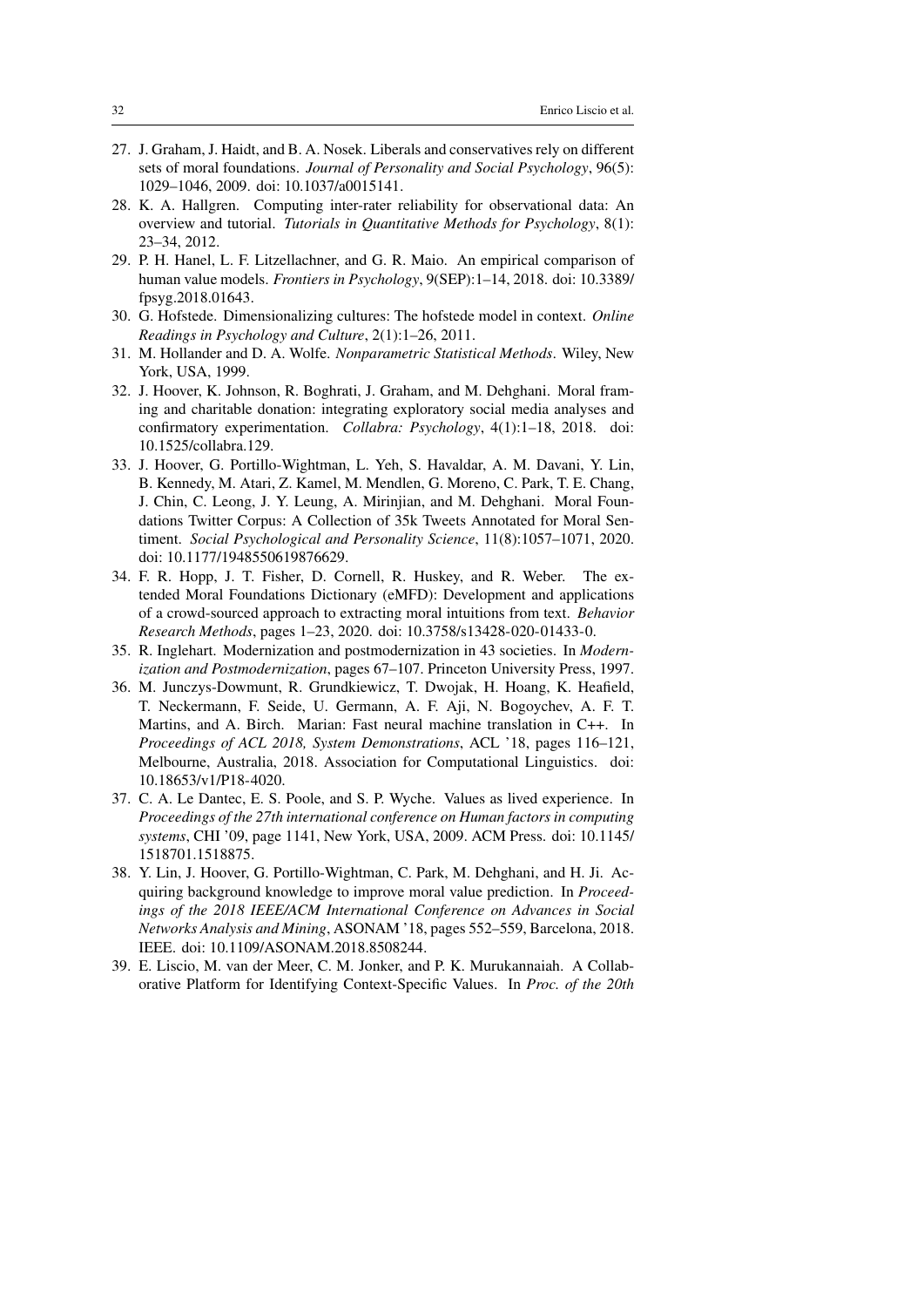*International Conference on Autonomous Agents and Multiagent Systems*, AA-MAS 2021, pages 1773–1775, Online, 2021. IFAAMAS.

- <span id="page-32-5"></span>40. E. Liscio, M. van der Meer, L. C. Siebert, C. M. Jonker, N. Mouter, and P. Murukannaiah. Axies: Identifying and Evaluating Context Specific Values - supplemental material, 2021.
- <span id="page-32-4"></span>41. E. Liscio, M. van der Meer, L. C. Siebert, C. M. Jonker, N. Mouter, and P. K. Murukannaiah. Axies: Identifying and Evaluating Context-Specific Values. In *Proc. of the 20th International Conference on Autonomous Agents and Multiagent Systems*, AAMAS '21, pages 799–808, Online, 2021. IFAAMAS.
- <span id="page-32-7"></span>42. H. Liu, Y. Huang, Z. Wang, K. Liu, X. Hu, and W. Wang. Personality or value: A comparative study of psychographic segmentation based on an online review enhanced recommender system. *Applied Sciences*, 9(10):1992, 2019. doi: 10. 3390/app9101992.
- <span id="page-32-2"></span>43. S. Mehrotra, C. M. Jonker, and M. L. Tielman. More Similar Values, More Trust? – the Effect of Value Similarity on Trust in Human-Agent Interaction. In *Proceedings of the 2021 AAAI/ACM Conference on AI, Ethics, and Society*, AIES '21, pages 1–7. Association for Computing Machinery, 2021. doi: 10. 1145/3461702.3462576.
- <span id="page-32-0"></span>44. R. Mercuur, V. Dignum, and C. M. Jonker. The value of values and norms in social simulation. *Journal of Artificial Societies and Social Simulation*, 22(1):9, 2019. doi: 10.18564/jasss.3929.
- <span id="page-32-9"></span>45. J. K. Miller, B. Friedman, G. Jancke, and B. Gill. Value tensions in design: The value sensitive design, development, and appropriation of a corporation's groupware system. In *Proceedings of the International ACM Conference on Supporting Group Work*, GROUP, pages 281–290, 2007. doi: 10.1145/1316624. 1316668.
- <span id="page-32-1"></span>46. N. Montes and C. Sierra. Value-Guided Synthesis of Parametric Normative Systems. In *Proceedigs of the 20th International Conference on Autonomous Agents and Multiagent Systems*, AAMAS '21, pages 907–915, Online, 2021. IFAA-MAS.
- <span id="page-32-6"></span>47. M. Mooijman, J. Hoover, Y. Lin, H. Ji, and M. Dehghani. Moralization in social networks and the emergence of violence during protests. *Nature Human Behaviour*, 2(6):389–396, 2018. doi: 10.1038/s41562-018-0353-0.
- <span id="page-32-8"></span>48. F. Mosca and J. M. Such. ELVIRA: an Explainable Agent for Value and Utilitydriven Multiuser Privacy. In *Proc. of the 20th International Conference on Autonomous Agents and Multiagent Systems*, AAMAS '21, pages 916–924, Online, 2021. IFAAMAS.
- <span id="page-32-10"></span>49. D. Mougouei, H. Perera, W. Hussain, R. Shams, and J. Whittle. Operationalizing human values in software: A research roadmap. *ESEC/FSE 2018 - Proceedings of the 2018 26th ACM Joint Meeting on European Software Engineering Conference and Symposium on the Foundations of Software Engineering*, pages 780–784, 2018. doi: 10.1145/3236024.3264843.
- <span id="page-32-3"></span>50. N. Mouter, J. I. Hernandez, and A. V. Itten. Public participation in crisis policymaking. How 30, 000 Dutch citizens advised their government on relaxing COVID-19 lockdown measures. *PLoS ONE*, 16(5):1–42, 2021. doi: 10.1371/journal.pone.0250614.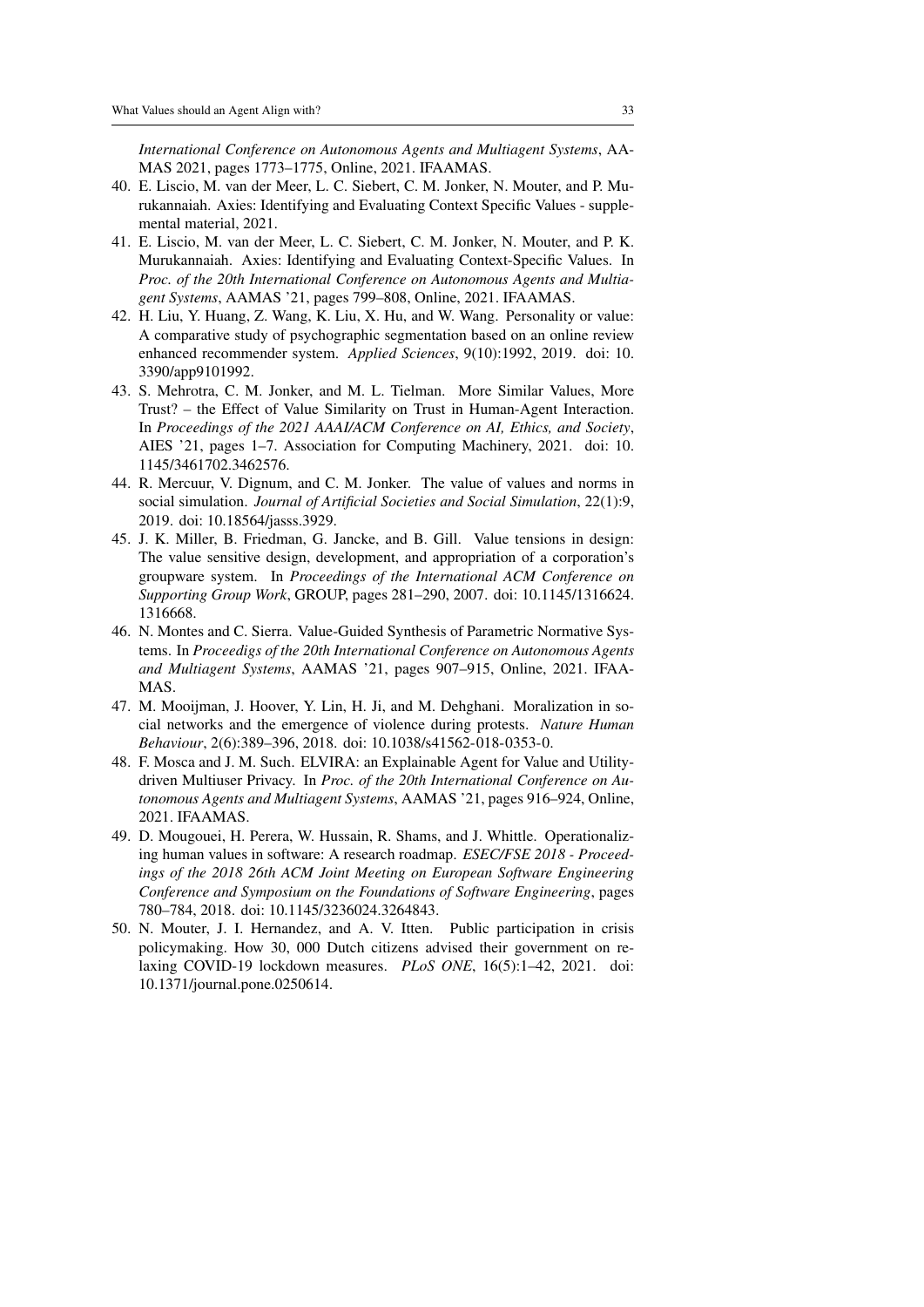- <span id="page-33-11"></span>51. N. Mrkšić, D. Séaghdha, B. Thomson, M. Gašić, L. Rojas-Barahona, P. H. Su, D. Vandyke, T. H. Wen, and S. Young. Counter-fitting word vectors to linguistic constraints. In *Proceedings of the 2016 Conference of the North American Chapter of the Association for Computational Linguistics: Human Language Technologies*, NAACL HLT '16, pages 142–148, San Diego, California, USA, 2016. Association for Computational Linguistics. doi: 10.18653/v1/n16-1018.
- <span id="page-33-3"></span>52. P. K. Murukannaiah and M. P. Singh. Xipho: Extending tropos to engineer context-aware personal agents. In *Proceedings of the 13th International Conference on Autonomous Agents and Multiagent Systems*, AAMAS '14, pages 309– 316, Paris, France, 2014. IFAAMAS.
- <span id="page-33-0"></span>53. P. K. Murukannaiah, N. Ajmeri, C. J. M. Jonker, and M. P. Singh. New foundations of ethical multiagent systems. In *Proceedings of the 19th International Conference on Autonomous Agents and MultiAgent Systems*, AAMAS '20, pages 1706–1710, Aukland, New Zealand, 2020. IFMAAMAS.
- <span id="page-33-5"></span>54. L. P. Nathan, P. V. Klasnja, and B. Friedman. Value scenarios: A technique for envisioning systemic effects of new technologies. In *CHI '07 Extended Abstracts on Human Factors in Computing Systems*, pages 2585–2590, 2007. doi: 10.1145/ 1240866.1241046.
- <span id="page-33-7"></span>55. H. Perera, W. Hussain, J. Whittle, A. Nurwidyantoro, D. Mougouei, R. A. Shams, and G. Oliver. A study on the prevalence of human values in software engineering publications, 2015 - 2018. In *Proceedings of the 42nd International Conference on Software Engineering*, pages 409–420, 2020. doi: 10.1145/3377811.3380393.
- <span id="page-33-6"></span>56. H. Perera, G. Mussbacher, W. Hussain, R. Ara Shams, A. Nurwidyantoro, and J. Whittle. Continual human value analysis in software development: A goal model based approach. In *Proceedings of the IEEE International Conference on Requirements Engineering*, pages 192–203, 2020. doi: 10.1109/RE48521.2020. 00030.
- <span id="page-33-2"></span>57. A. Pommeranz, C. Detweiler, P. Wiggers, and C. M. Jonker. Elicitation of situated values: Need for tools to help stakeholders and designers to reflect and communicate. *Ethics and Information Technology*, 14(4):285–303, 2012. doi: 10.1007/s10676-011-9282-6.
- <span id="page-33-4"></span>58. V. Ponizovskiy, M. Ardag, L. Grigoryan, R. Boyd, H. Dobewall, and P. Holtz. Development and Validation of the Personal Values Dictionary: A Theory-Driven Tool for Investigating References to Basic Human Values in Text. *European Journal of Personality*, 34(5):885–902, 2020. doi: 10.1002/per.2294.
- <span id="page-33-9"></span>59. N. Reimers and I. Gurevych. Sentence-BERT: Sentence embeddings using siamese BERT-networks. In *Proceedings of the 2019 Conference on Empirical Methods in Natural Language Processing and the 9th International Joint Conference on Natural Language Processing*, EMNLP-IJCNLP '19, pages 3973– 3983, Hong Kong, China, 2019. Association for Computational Linguistics. doi: 10.18653/v1/d19-1410.
- <span id="page-33-8"></span>60. N. Rescher. *Introduction to Value Theory*. Prentice-Hall, 1969.
- <span id="page-33-1"></span>61. M. Rokeach. *The Nature of Human Values*. Free Press, New York, USA, 1973.
- <span id="page-33-10"></span>62. D. J. Rosenkrantz, R. E. Stearns, and P. M. Lewis II. An analysis of several heuristics for the traveling salesman problem. *SIAM Journal on Computing*, 6  $(3):$ 563–581, 1977. doi: 10.1007/978-1-4020-9688-4 $\{\ \}$ 3.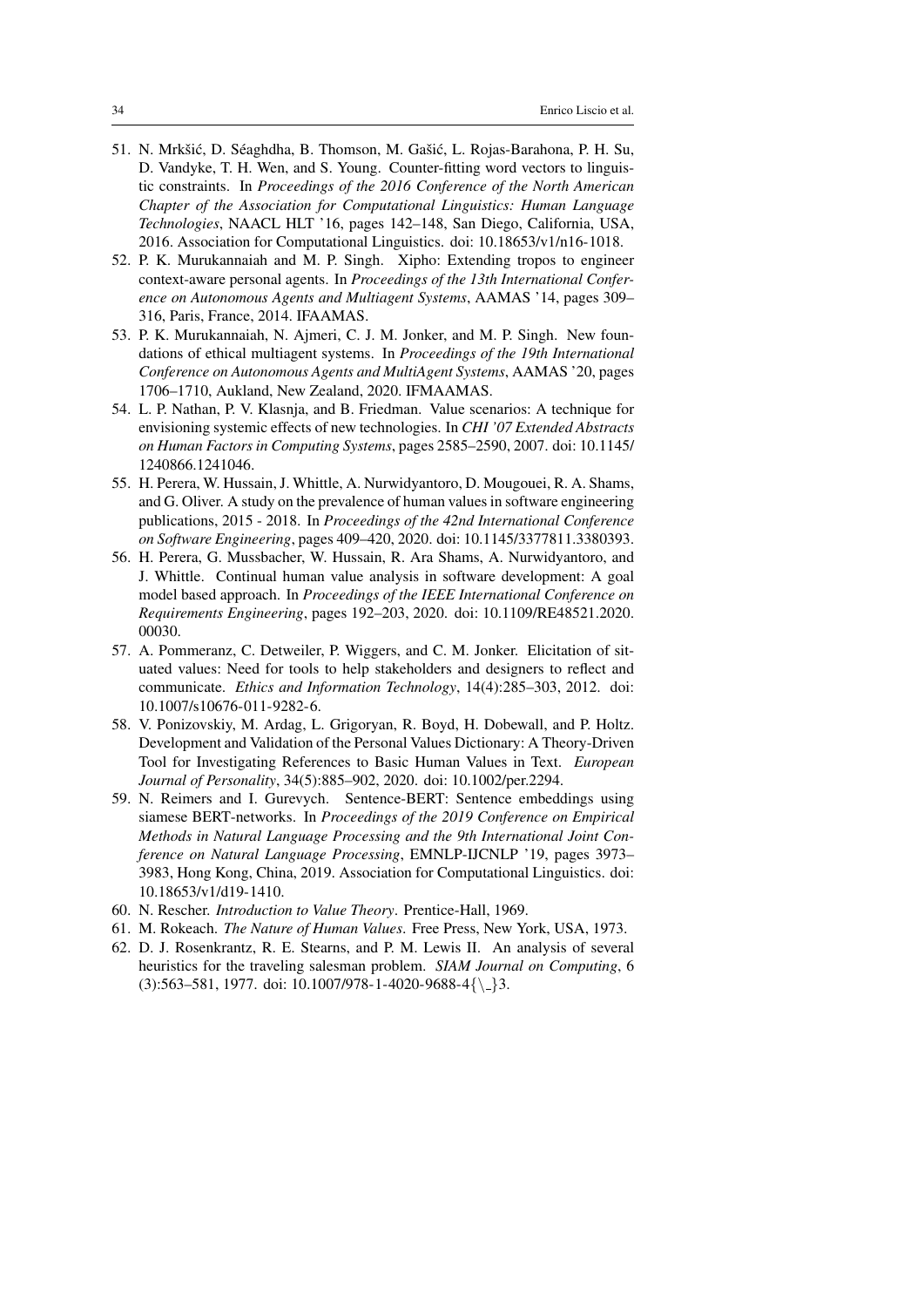- <span id="page-34-1"></span>63. S. Russell, D. Dewey, and M. Tegmark. Research priorities for robust and beneficial artificial intelligence. *AI Magazine*, 36(4):105–114, 2015.
- <span id="page-34-12"></span>64. B. Saunders, J. Sim, T. Kingstone, S. Baker, J. Waterfield, B. Bartlam, H. Burroughs, and C. Jinks. Saturation in qualitative research: exploring its conceptualization and operationalization. *Quality and Quantity*, 52(4):1893–1907, 2018. doi: 10.1007/s11135-017-0574-8.
- <span id="page-34-0"></span>65. S. H. Schwartz. An overview of the schwartz theory of basic values. *Online readings in Psychology and Culture*, 2(1):1–20, 2012.
- <span id="page-34-6"></span>66. M. Serramia, M. Lopez-Sanchez, and J. A. Rodriguez-Aguilar. A qualitative approach to composing value-aligned norm systems. In *Proceedings of the 19th International Conference on Autonomous Agents and MultiAgent Systems*, AA-MAS '20, pages 1233–1241, Auckland, New Zealand, 2020. IFAAMAS.
- <span id="page-34-10"></span>67. M. Serramia, M. López-Sánchez, S. Moretti, and J. A. Rodríguez-Aguilar. On the dominant set selection problem and its application to value alignment. *Autonomous Agents and Multi-Agent Systems*, 35(2):1–38, 2021. doi: 10.1007/ s10458-021-09519-5.
- <span id="page-34-3"></span>68. N. Soares. The value learning problem. Technical report, Machine Intelligence Research Institute, Berkeley, California, USA, 2014.
- <span id="page-34-2"></span>69. N. Soares and B. Fallenstein. Agent foundations for aligning machine intelligence with human interests: A technical research agenda. In *The Technological Singularity: Managing the Journey*, pages 103–125. Springer, Berlin, 2017. doi:  $10.1007/978 - 3 - 662 - 54033 - 6$ {\dotsizes}
- <span id="page-34-4"></span>70. D. J. Solove. A taxonomy of privacy. *University of Pennsylvania Law Review*, 154(3):477–560, 2006.
- <span id="page-34-13"></span>71. S. L. Spruit and N. Mouter. 1376 residents of Súdwest-Fryslân about the future energy policy of their municipality: the results of a consultation, 2020. URL [https://www.tudelft.nl/en/tpm/pve/case-studies/](https://www.tudelft.nl/en/tpm/pve/case-studies/energy-in-sudwest-fryslan/) [energy-in-sudwest-fryslan/](https://www.tudelft.nl/en/tpm/pve/case-studies/energy-in-sudwest-fryslan/).
- <span id="page-34-9"></span>72. L. Teernstra, P. van der Putten, L. Noordegraaf-Eelens, and F. Verbeek. The morality machine: Tracking moral values in tweets. In *Advances in Intelligent Data Analysis XV: 15th International Symposium*, IDA '16, pages 26–37, Stockholm, Sweden, 2016. Springer.
- <span id="page-34-11"></span>73. S. Thew and A. Sutcliffe. Value-based requirements engineering: method and experience. *Requirements Engineering*, 23(4):443–464, 2018. doi: 10.1007/ s00766-017-0273-y.
- <span id="page-34-7"></span>74. M. L. Tielman, C. M. Jonker, and M. B. Van Riemsdijk. Deriving Norms from Actions, Values, and Context. In *Proceedings of the International Joint Conference on Autonomous Agents and Multiagent Systems*, AAMAS '19, pages 2223– 2225, 2019.
- <span id="page-34-8"></span>75. A. A. Tubella, A. Theodorou, F. Dignum, and V. Dignum. Governance by glassbox: Implementing transparent moral bounds for AI behaviour. *IJCAI International Joint Conference on Artificial Intelligence*, August:5787–5793, 2019. doi: 10.24963/ijcai.2019/802.
- <span id="page-34-5"></span>76. I. van de Poel. Translating values into design requirements. In *Philosophy and Engineering: Reflections on Practice, Principles and Process*, pages 253–266. Springer Netherlands, Dordrecht, Netherlands, 2013. doi: 10.1007/